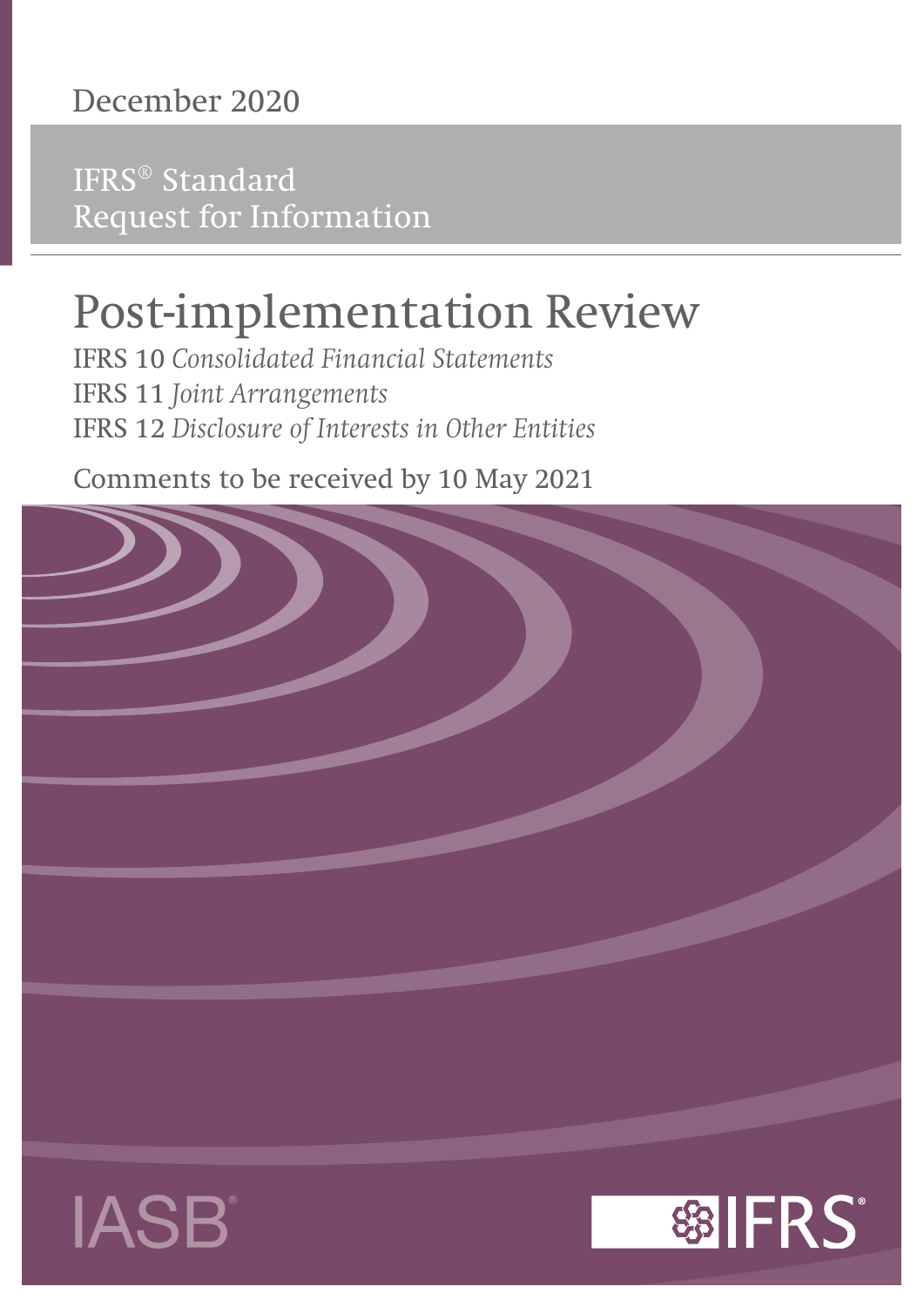## **Request for Information**

Post-implementation Review of IFRS 10 *Consolidated Financial Statements*, IFRS 11 *Joint Arrangements* and IFRS 12 *Disclosure of Interests in Other Entities*

Comments to be received by 10 May 2021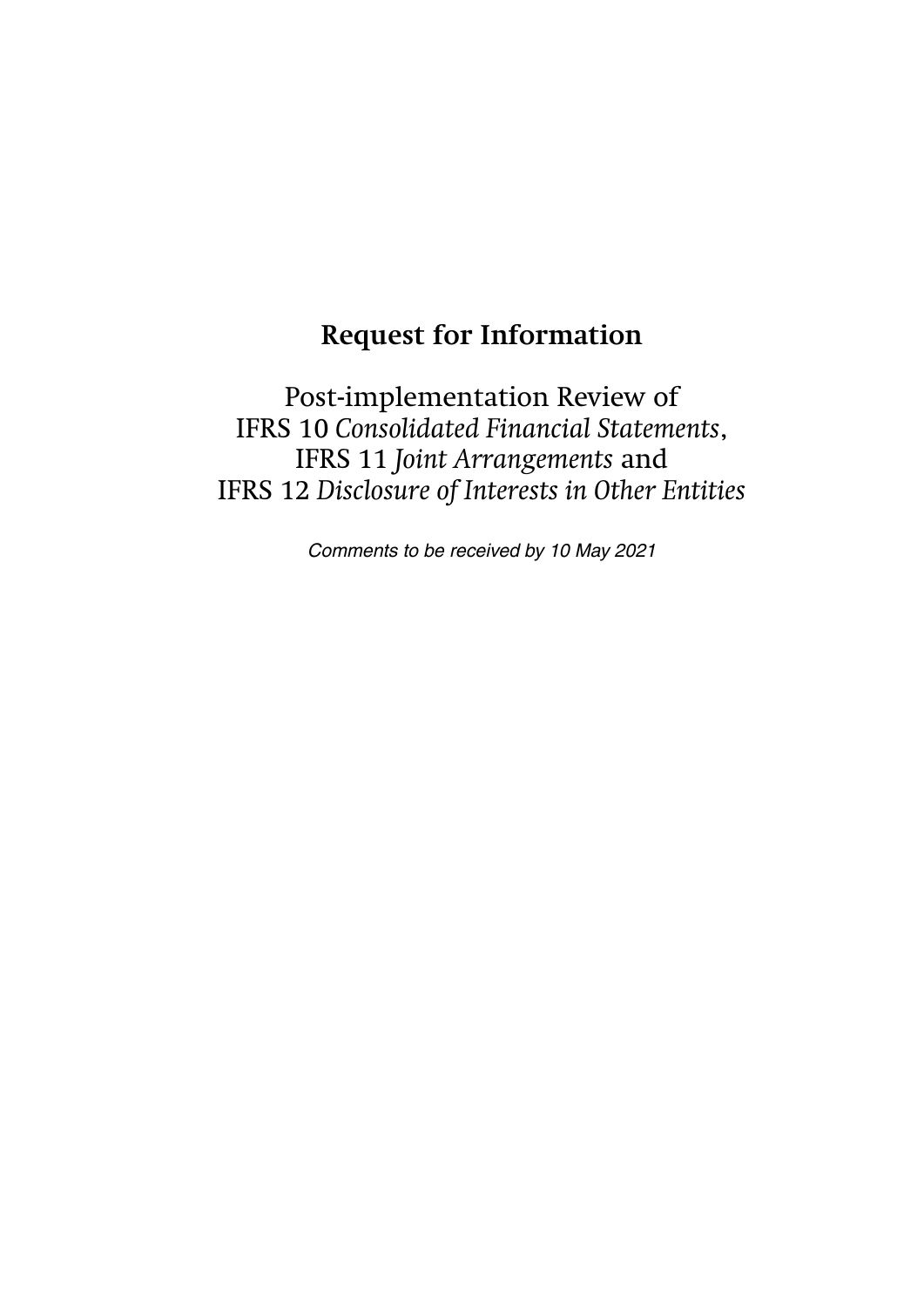Request for Information *Post-implementation Review of IFRS 10 Consolidated Financial Statements, IFRS 11 Joint Arrangements and IFRS 12 Disclosure of Interests in Other Entities* is published by the International Accounting Standards Board (Board) for comment only. Comments need to be received by **10 May 2021** and should be submitted by email to [commentletters@ifrs.org](mailto:commentletters@ifrs.org) or online at [https://www.ifrs.org/](https://www.ifrs.org/projects/open-for-comment/) [projects/open-for-comment/](https://www.ifrs.org/projects/open-for-comment/).

All comments will be on the public record and posted on our website at [www.ifrs.org](https://www.ifrs.org) unless the respondent requests confidentiality. Such requests will not normally be granted unless supported by a good reason, for example, commercial confidence. Please see our website for details on this policy and on how we use your personal data.

**Disclaimer:** To the extent permitted by applicable law, the Board and the IFRS Foundation (Foundation) expressly disclaim all liability howsoever arising from this publication or any translation thereof whether in contract, tort or otherwise to any person in respect of any claims or losses of any nature including direct, indirect, incidental or consequential loss, punitive damages, penalties or costs.

Information contained in this publication does not constitute advice and should not be substituted for the services of an appropriately qualified professional.

#### **© 2020 IFRS Foundation**

**All rights reserved.** Reproduction and use rights are strictly limited. Please contact the Foundation for further details at [permissions@ifrs.org](mailto:permissions@ifrs.org).

Copies of Board publications may be ordered from the Foundation by emailing [publications@ifrs.org](mailto:publications@ifrs.org)  or visiting our shop at<https://shop.ifrs.org>.



The Foundation has trade marks registered around the world (Marks) including 'IAS®', 'IASB®', the IASB® logo, 'IFRIC®', 'IFRS®', the IFRS® logo, 'IFRS for SMEs®', the IFRS for SMEs® logo, 'International Accounting Standards®', 'International Financial Reporting Standards®', the 'Hexagon Device', 'NIIF®' and 'SIC®'. Further details of the Foundation's Marks are available from the Foundation on request.

The Foundation is a not-for-profit corporation under the General Corporation Law of the State of Delaware, USA and operates in England and Wales as an overseas company (Company number: FC023235) with its principal office in the Columbus Building, 7 Westferry Circus, Canary Wharf, London, E14 4HD.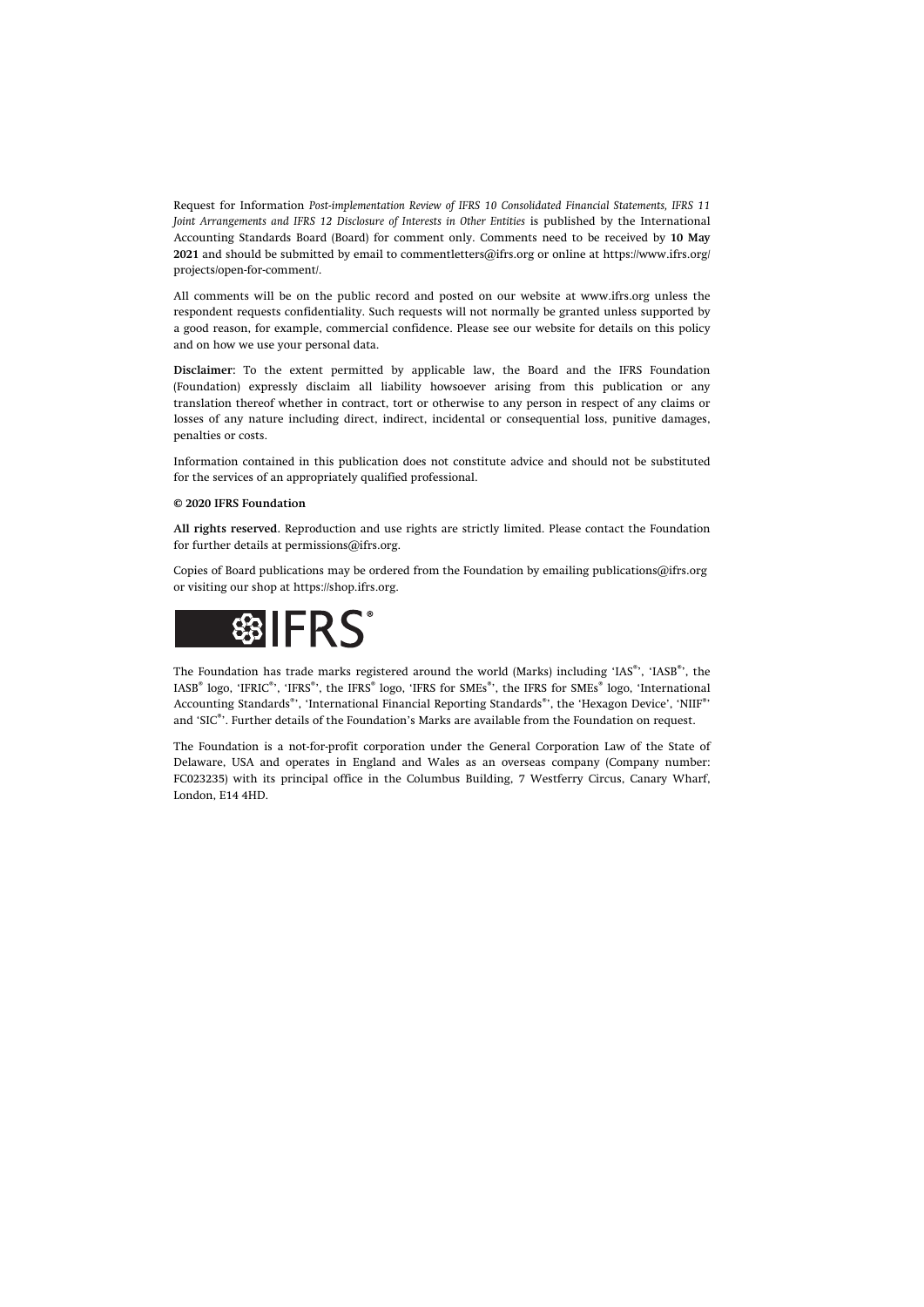## **CONTENTS**

|                                                                                                                           | from page |
|---------------------------------------------------------------------------------------------------------------------------|-----------|
| <b>OVERVIEW OF THE POST-IMPLEMENTATION REVIEW</b>                                                                         | 4         |
| <b>INVITATION TO COMMENT</b>                                                                                              | 5         |
| <b>WORK UNDERTAKEN IN THE FIRST PHASE</b>                                                                                 | 7         |
| <b>QUESTIONS FOR RESPONDENTS</b>                                                                                          | 9         |
| Information about the respondent                                                                                          | 9         |
| <b>IFRS 10 Consolidated Financial Statements</b>                                                                          | 9         |
| Control-Power over an investee                                                                                            | 9         |
| Control—The link between power and returns                                                                                | 16        |
| Investment entities                                                                                                       | 19        |
| Accounting requirements                                                                                                   | 23        |
| <b>IFRS 11 Joint Arrangements</b>                                                                                         | 27        |
| Collaborative arrangements outside the scope of IFRS 11                                                                   | 27        |
| Classifying joint arrangements                                                                                            | 29        |
| Accounting requirements for joint operations                                                                              | 30        |
| <b>IFRS 12 Disclosure of Interests in Other Entities</b>                                                                  | 32        |
| Disclosure of interests in other entities                                                                                 | 32        |
| <b>Other topics</b>                                                                                                       | 34        |
| <b>APPENDIX</b>                                                                                                           |           |
| Appendix-Background to IFRS 10 Consolidated Financial<br>Statements, IFRS 11 Joint Arrangements and IFRS 12 Disclosure of |           |
| <b>Interests in Other Entities</b>                                                                                        | 35        |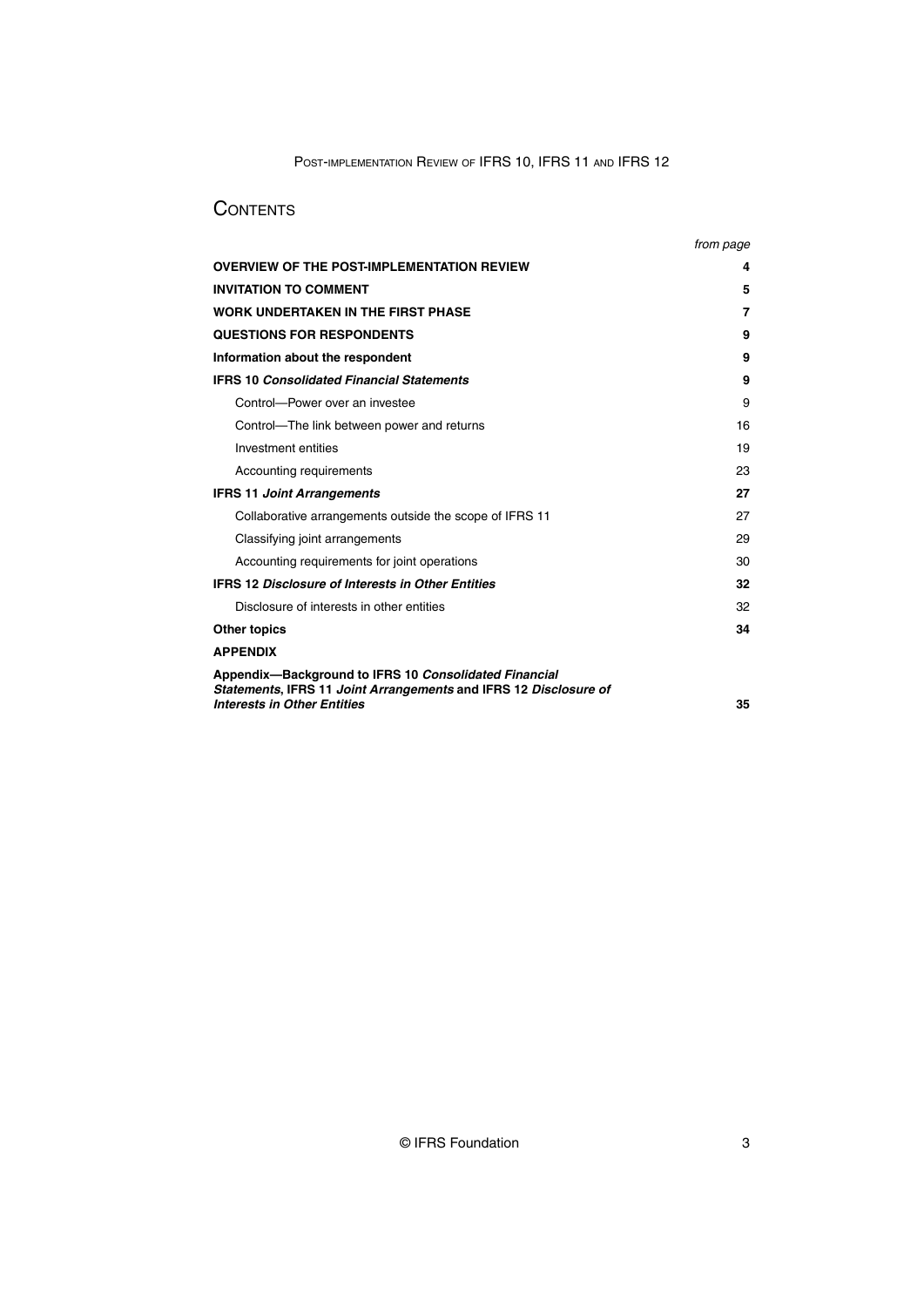#### <span id="page-4-0"></span>**Request for Information**

## **Post-implementation Review of IFRS 10 Consolidated Financial Statements, IFRS 11 Joint Arrangements and IFRS 12 Disclosure of Interests in Other Entities**

December 2020

#### **Overview of the Post-implementation Review**

#### **Purpose of the Post-implementation Review**

- 1
- The International Accounting Standards Board (Board) is undertaking a Postimplementation Review of IFRS 10 *Consolidated Financial Statements*, IFRS 11 *Joint Arrangements* and IFRS 12 *Disclosure of Interests in Other Entities*. Postimplementation reviews are part of the Board's due process and help the Board assess the effects of requirements on users of financial statements, preparers and auditors.<sup>1</sup> In particular, the Board aims to assess whether:
	- (a) an entity applying the requirements in a Standard produces financial statements that faithfully portray the entity's financial position and performance, and whether this information helps users of financial statements to make informed economic decisions;
	- (b) areas of the Standard pose challenges;
	- (c) areas of the Standard could result in inconsistent application; and
	- (d) unexpected costs arise when applying or enforcing the requirements of the Standard, or when using or auditing information the Standard requires an entity to provide.

## **Phases of the Post-implementation Review**

- This Post-implementation Review is being conducted in two phases. In the first phase the Board identified and assessed the matters to be examined further in a request for information. [Paragraphs 15–17](#page-7-0) set out the process the Board followed to identify these matters.  $\overline{2}$
- The main findings from the first phase, which took place from September 2019 to April 2020, are discussed in [paragraphs 18–21.](#page-8-0) 3
- In the second phase, the Board will consider responses to this Request for Information, feedback from discussions with stakeholders and a review of relevant research, including academic literature, on the effect on financial reporting of applying the Standards. 4
- The Board will summarise its findings and state what steps, if any, it plans to take as a result of the review. The Board could decide to add a standard-setting project to its agenda, consider one or more matters further as part of its research programme, or both. The Board could also decide to take no action. 5

<sup>1</sup> The *[Due Process Handbook](https://cdn.ifrs.org/-/media/feature/about-us/legal-and-governance/constitution-docs/due-process-handbook-2020.pdf?la=en)* is available on the IFRS Foundation's website, [www.ifrs.org.](https://www.ifrs.org/)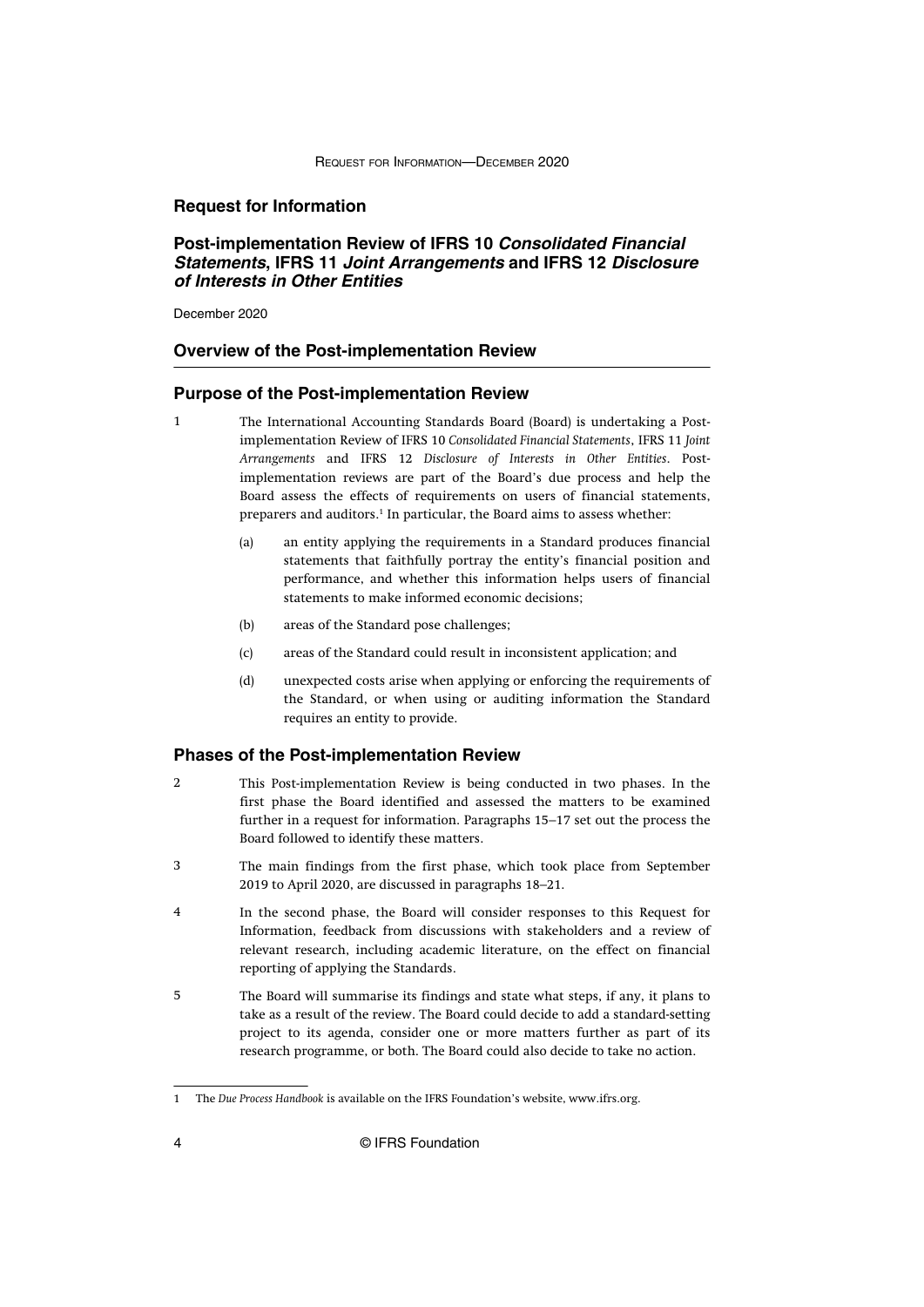- <span id="page-5-0"></span>In deciding whether to add a standard-setting project, the Board will assess: 6
	- (a) whether the reporting of specified transactions or activities is deficient;
	- (b) the importance of the matters under review to users of financial statements;
	- (c) the type of entities likely to be affected; and
	- (d) whether the matters raised by respondents are pervasive or acute.
- The Board's objectives when IFRS 10, IFRS 11 and IFRS 12 were issued were to: 7
	- (a) develop a single basis for consolidation and robust guidance for applying that basis to situations in which it proved difficult for an entity to assess control.
	- (b) address two features of IAS 31 *Interests in Joint Ventures* the Board regarded as impediments to high-quality reporting on joint arrangements. Applying IAS 31:
		- (i) the structure of the joint arrangement was the sole determinant of the accounting for that arrangement; and
		- (ii) an entity could choose the accounting treatment for interests in jointly controlled entities.
	- (c) enable users of financial statements to evaluate the nature of and risks associated with an investor's<sup>2</sup> interests in other entities, including joint arrangements, associates and structured entities.
	- In some situations, assessing control is complex. Investors use various structures and can customise how control and economic returns are shared. Legal requirements and regulations vary across jurisdictions. The use of quantitative thresholds that appear simple to apply can undermine faithful representation and reduce the usefulness of financial statements. Financial reporting standards are most effective when they set out clear objectives and requirements and establish a framework for applying judgement effectively across a wide range of structures and regulatory regimes.

#### **Invitation to comment**

8

- This Request for Information sets out 10 questions:  $\overline{9}$ 
	- (a) [Question 1](#page-9-0) relates to the respondent's background;
	- (b) [Questions 2–9](#page-9-0) relate to the matters the Board has decided to examine further; and
	- (c) [Question 10](#page-34-0) provides the respondent with an opportunity to comment on other topics not addressed in the Request for Information.

<sup>2</sup> In this Request for Information, the term 'investor' refers to a party that assesses whether it controls (jointly controls or exercises significant influence on) an investee regardless of the form of its involvement with the investee.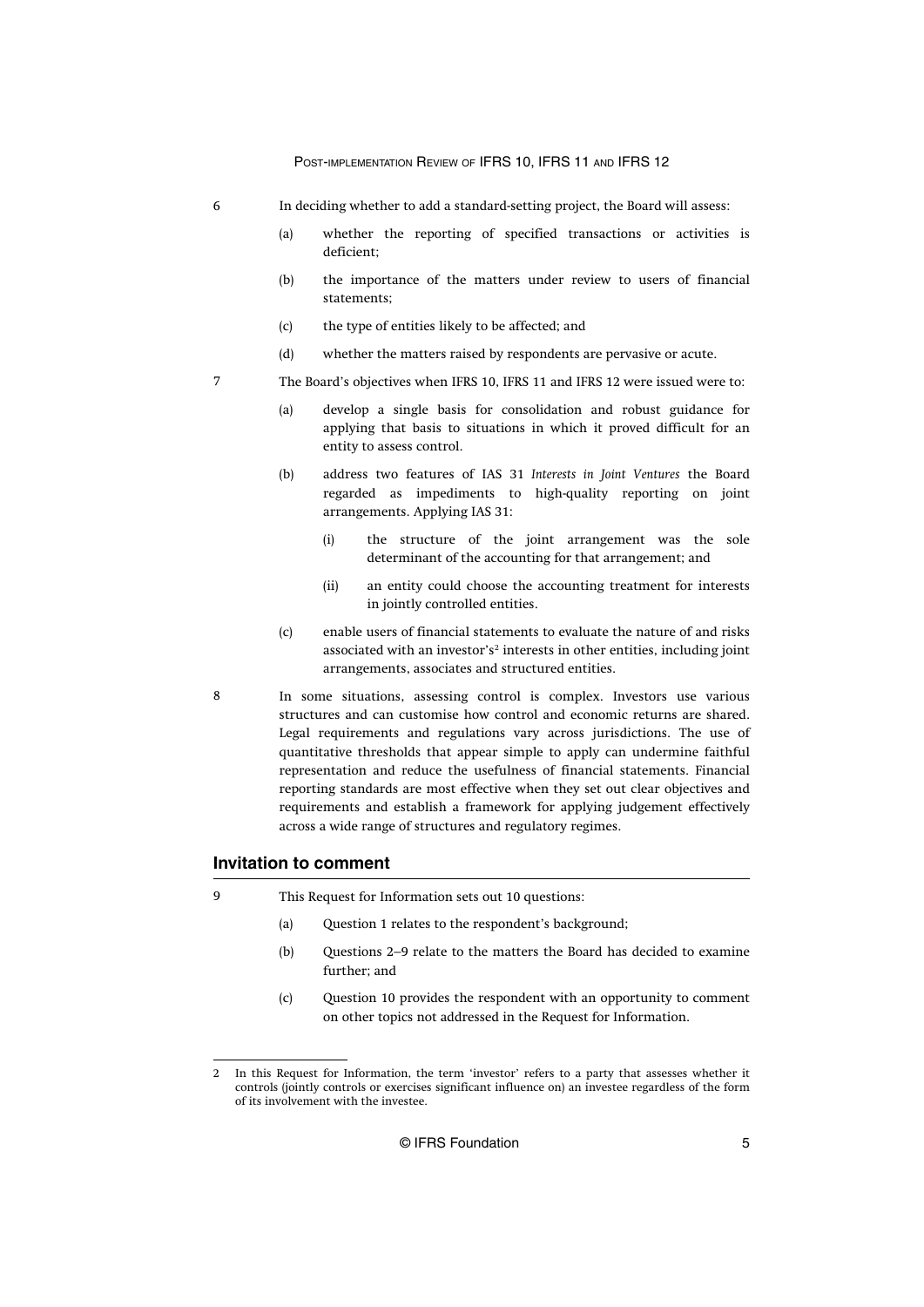- The Board welcomes specific feedback on applying IFRS 10, IFRS 11 and IFRS 12. Respondents should provide specific details, including identifying any challenges and suggesting any additional support the Board could consider providing to stakeholders applying the Standards. 10
- Respondents need not answer all the questions. When answering the questions, respondents are asked to consider the effect of the requirements: 11
	- (a) on the relevance and faithful representation of financial statements;
	- (b) on comparability, both from period to period for a single reporting entity and between entities; and
	- (c) on the costs to users and preparers of financial information.
- Comments are most helpful if they: 12
	- (a) answer the questions as stated;
	- (b) indicate the paragraph or paragraphs of IFRS 10, IFRS 11 or IFRS 12 to which they relate;
	- (c) describe the effects of the requirements on relevance, faithful representation, comparability and costs;
	- (d) assess the matter's pervasiveness; and
	- (e) are supported by examples.

## **Deadline**

The Board will consider all comments received by 10 May 2021. 13

#### **How to comment**

Please submit your comments electronically: 14

| Online   | https://www.ifrs.org/projects/open-for-comment/ |
|----------|-------------------------------------------------|
| By email | commentletters@ifrs.org                         |

Your comments will be on the public record and posted on our website unless you request confidentiality and we grant your request. We do not normally grant such requests unless they are supported by a good reason, for example, commercial confidence. Please see our website for details on this policy and on how we use your personal data.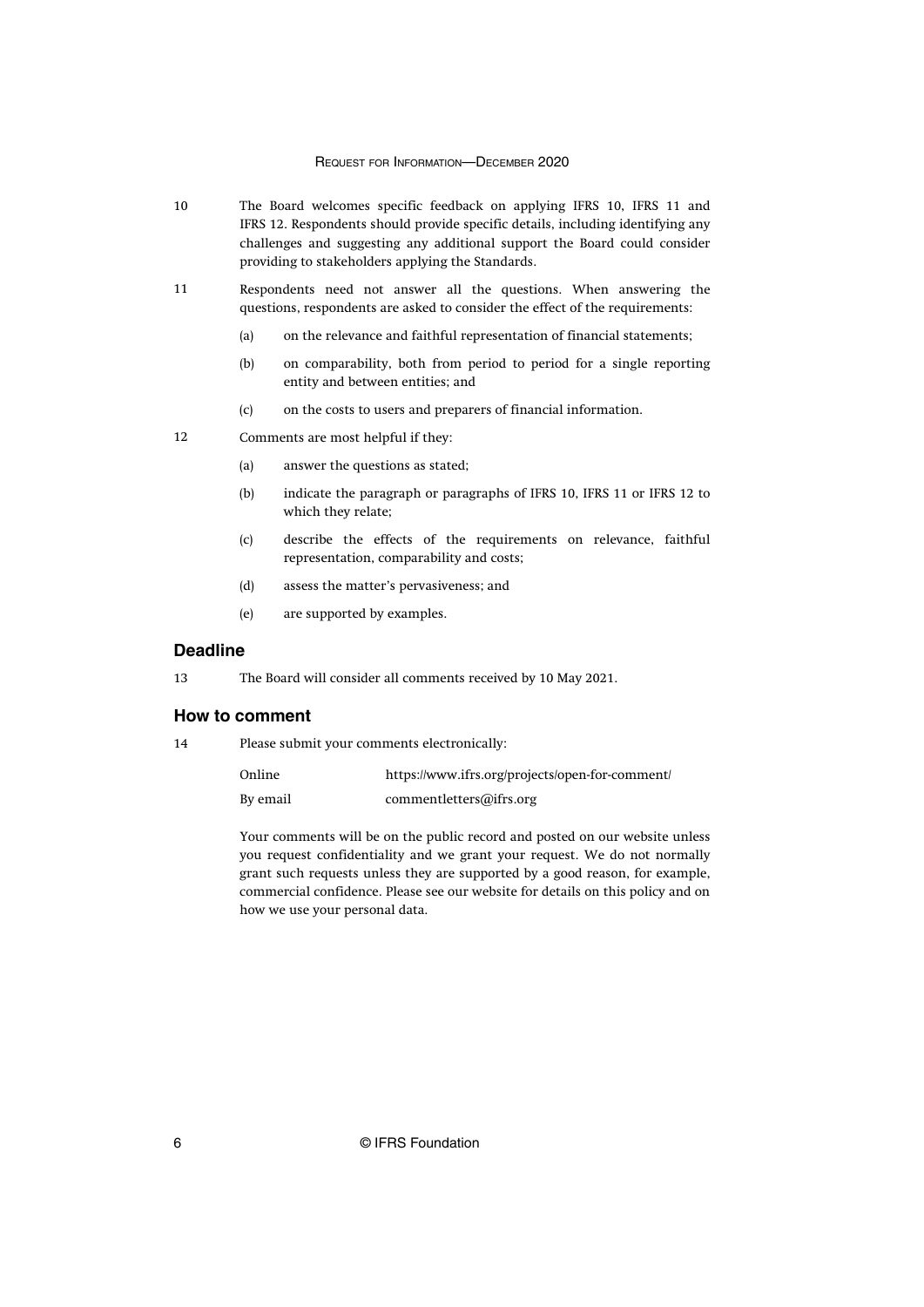## <span id="page-7-0"></span>**Work undertaken in the first phase**

## **Identifying matters to be included in the Request for Information**

- In the first phase of the Post-implementation Review, the Board identified matters that required further examination after: 15
	- (a) reviewing the Board publications, including the project summaries and feedback statements published when IFRS 10, IFRS 11 and IFRS 12 were issued, submissions to the IFRS Interpretations Committee (Committee) and amendments to IFRS 10, IFRS 11 and IFRS 12.
	- (b) undertaking more than 20 meetings with users and preparers of financial statements, auditors, regulators and national standardsetters, including the Board's consultative bodies. Stakeholders were asked to share their experience of applying IFRS 10, IFRS 11 and IFRS 12 and to identify areas for the Board to examine further.<sup>3</sup>
	- (c) reviewing academic research and other literature.<sup>4</sup>
- The Board used the findings from the activities listed in paragraph 15 to identify matters that warranted further examination, based on the following criteria: 16
	- (a) the importance of the matter to those who raised it, including whether financial statements faithfully portray the reporting entity's financial position and performance, and whether the requirements result in reporting entities providing financial information that is useful in making informed economic decisions;
	- (b) how application challenges affect the consistent application of IFRS 10, IFRS 11 and IFRS 12; and
	- (c) the importance of the matter relative to the objectives of or main changes introduced by IFRS 10, IFRS 11 and IFRS 12.
- For example, in this Request for Information the Board is seeking feedback on the definition of an 'investment entity' because the definition was introduced by an amendment to IFRS 10. The findings from the first phase have indicated a risk of inconsistent application of the definition. Similarly, the Board is seeking feedback on the classification of joint arrangements because the classification determines how an investor accounts for its interest in such an arrangement. Previously, when applying IAS 31, an investor had a choice to recognise interests in an arrangement classified as a joint venture using either proportionate consolidation or the equity method. 17

<sup>3</sup> [Agenda Paper 7A](https://cdn.ifrs.org/-/media/feature/meetings/2020/april/iasb/ap7a-pir-of-ifrs-10-ifrs-11-and-ifrs-12.pdf) presented to the International Accounting Standards Board (Board) at its April 2020 meeting sets out the findings from the first phase.

<sup>4</sup> [Agenda Paper 7C](https://cdn.ifrs.org/-/media/feature/meetings/2020/march/iasb/ap7c-pir-of-ifrs10-ifrs11-ifrs12.pdf) presented to the Board at its April 2020 meeting discusses the academic literature review.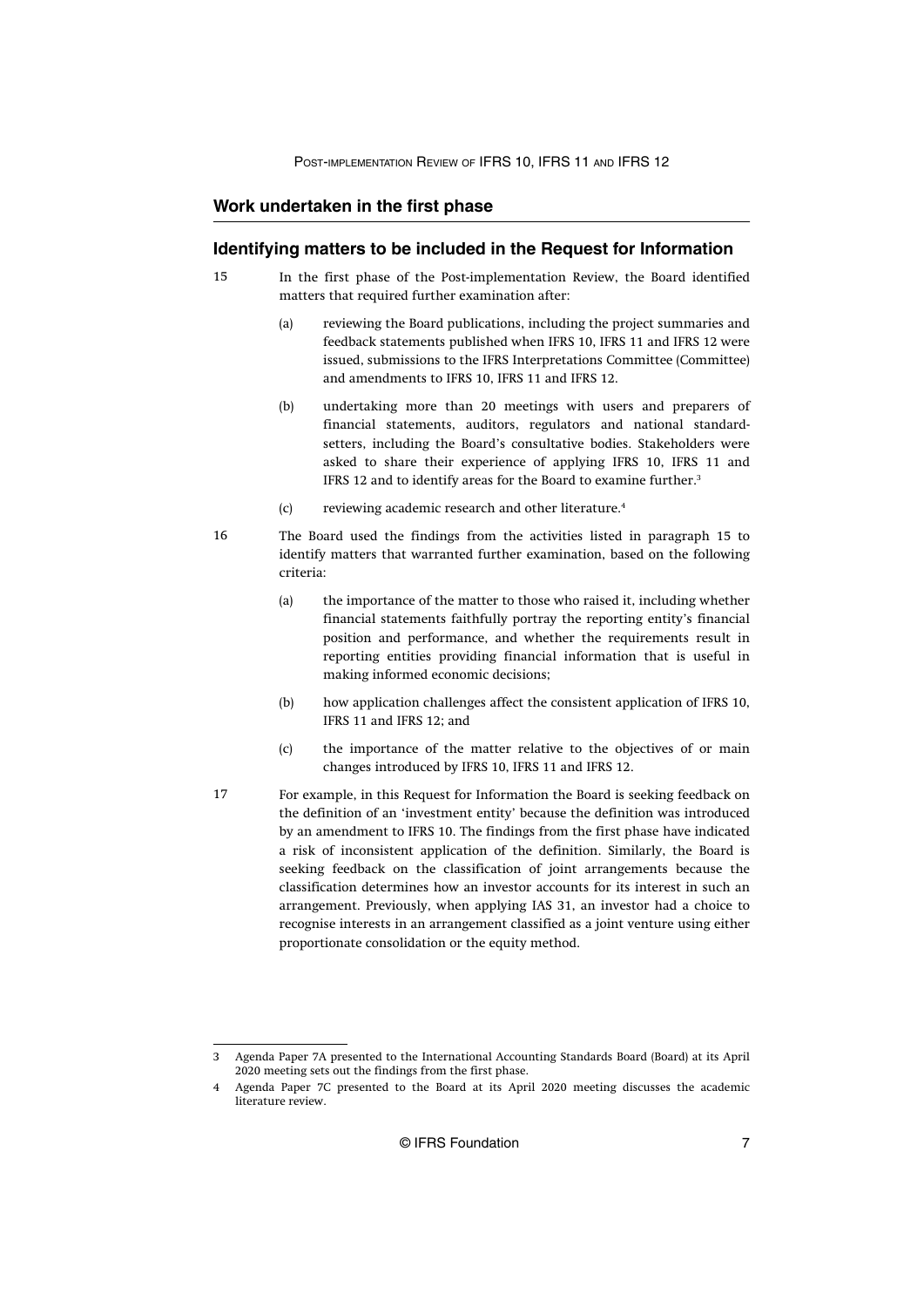#### <span id="page-8-0"></span>**Main findings from the first phase**

- Feedback from the first phase demonstrated that stakeholders agree with the use of control as the single basis for consolidation. Some stakeholders reported that in some situations, applying the requirements of IFRS 10 involves significant judgement and reaching a conclusion can prove challenging. For example, challenges can arise when the information available to the entity could lead to several conclusions or when an entity or other party is uncertain whether a right or obligation exists. 18
- Given the broad range of structures and arrangements, the Board avoided requirements based on quantitative thresholds and developed a single basis for consolidation that requires a holistic and qualitative assessment of all legal, contractual and other facts and circumstances before such a determination is made. The Board concluded that the use of judgement in determining if an investor controls an investee is necessary and appropriate. 19
- IFRS 11 establishes a principle that the accounting for joint arrangements should reflect the rights and obligations the parties have as a result of their interests in the arrangements. This approach aims to address the two features of IAS 31, described in [paragraph 7\(b\)](#page-5-0), that the Board regarded as impediments to high-quality reporting on joint arrangements. Stakeholders do not oppose the principle in IFRS 11 but some have concerns about requirements in IFRS 11 that were the subject of submissions to the Committee. These requirements relate to: 20
	- (a) the classification of joint arrangements in specific situations; and
	- (b) the accounting requirements for joint operations.
- Stakeholders made few comments on IFRS 12 in the first phase. Some stakeholders suggested increasing the specificity of information entities are required to provide when applying the Standard, while others found some of the disclosure requirements excessive. 21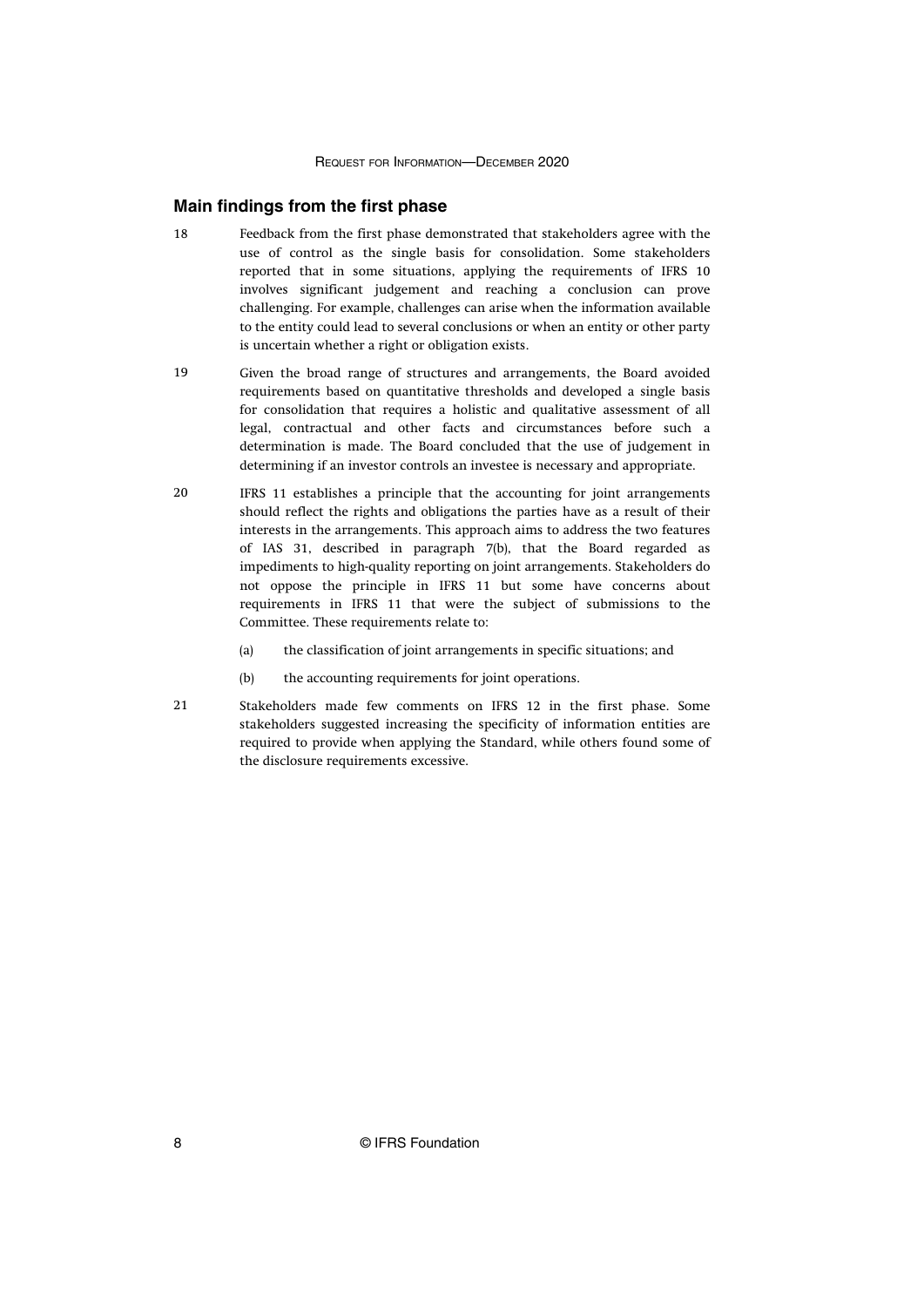## <span id="page-9-0"></span>**Questions for respondents**

## **Information about the respondent**

#### **Question 1—Your background**

To understand whether groups of stakeholders share similar views, the Board would like to know:

- (a) your principal role in relation to financial reporting. Are you a user or a preparer of financial statements, an auditor, a regulator, a standard-setter or an academic? Do you represent a professional accounting body? If you are a user of financial statements, what kind of user are you, for example, are you a buy-side analyst, sell-side analyst, credit rating analyst, creditor or lender, or asset or portfolio manager?
- (b) your principal jurisdiction and industry. For example, if you are a user of financial statements, which regions do you follow or invest in? Please state whether your responses to questions 2–10 are unrelated to your principal jurisdiction or industry.

## **IFRS 10 Consolidated Financial Statements**

## **Control—Power over an investee**

- IFRS 10 requires an investor to present consolidated financial statements when it controls one or more other entities (subsidiaries). An investor has control when the investor is exposed, or has rights, to variable returns from its involvement with the investee and has the ability to affect those returns through its power over the investee. 22
- An investor has power over the investee if the investor has the current ability to direct the relevant activities of the investee. Having a majority of the voting rights provides power over an investee in some situations. In other situations, other rights and factors shall be considered to assess whether the investor has the current ability to direct the relevant activities of the investee. 23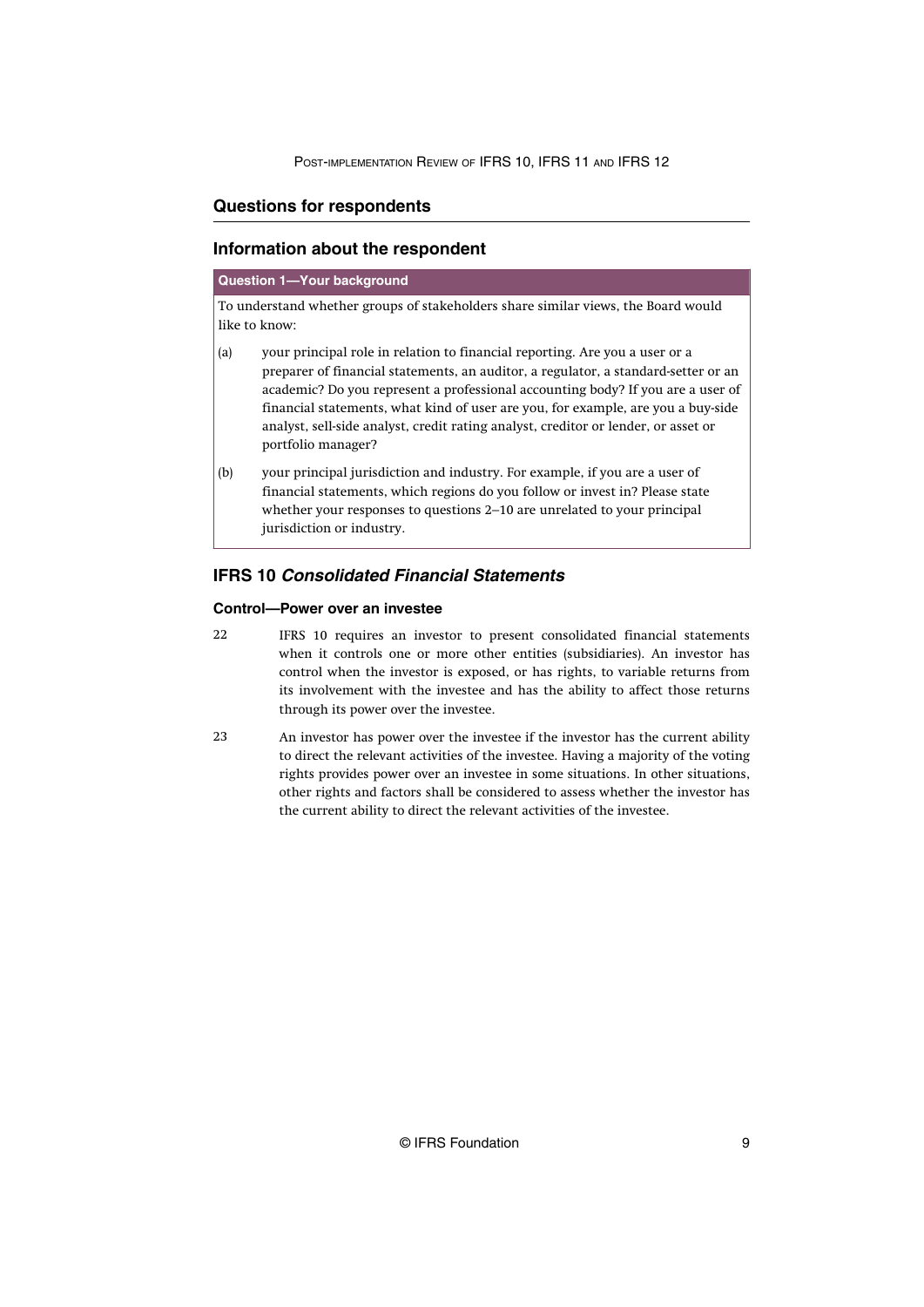| Power over an investee-Relevant activities                                                                                                                                                                                                                                                                                                                                                                                                                                                                                                                                                                                                    |                                                                                                                                                                                                                                                                                                                                                                                                                                                                                                                                                                                                                                                                                                                                                                                                                                                                                                                                                                                   |  |  |
|-----------------------------------------------------------------------------------------------------------------------------------------------------------------------------------------------------------------------------------------------------------------------------------------------------------------------------------------------------------------------------------------------------------------------------------------------------------------------------------------------------------------------------------------------------------------------------------------------------------------------------------------------|-----------------------------------------------------------------------------------------------------------------------------------------------------------------------------------------------------------------------------------------------------------------------------------------------------------------------------------------------------------------------------------------------------------------------------------------------------------------------------------------------------------------------------------------------------------------------------------------------------------------------------------------------------------------------------------------------------------------------------------------------------------------------------------------------------------------------------------------------------------------------------------------------------------------------------------------------------------------------------------|--|--|
| <b>Feedback</b>                                                                                                                                                                                                                                                                                                                                                                                                                                                                                                                                                                                                                               | <b>Analysis</b>                                                                                                                                                                                                                                                                                                                                                                                                                                                                                                                                                                                                                                                                                                                                                                                                                                                                                                                                                                   |  |  |
| Some stakeholders found it challenging, on<br>occasion, to identify the relevant activities.<br>This challenge can arise when two or more<br>investors each have rights that give them<br>the unilateral ability to direct different<br>activities.<br>Some stakeholders said identifying relevant<br>activities requires significant judgement<br>when the relevant activities occur at<br>different times or are conditional on future<br>events. In such situations, the contribution<br>of each activity to the investee's<br>performance may change over time. This<br>introduces additional complexity into the<br>lifetime assessment. | In developing IFRS 10, the Board decided<br>to provide requirements explaining the<br>activities of an investee to which the<br>definition of control referred (relevant<br>activities). The Board specified that to have<br>control of an investee an investor must have<br>the current ability to direct activities of the<br>investee that significantly affect the<br>investee's returns. The Board considered<br>the requirements would be particularly<br>helpful to assess control of an investee that<br>is not directed through voting or similar<br>rights. <sup>(a)</sup><br>When two or more investors have decision-<br>making rights over different activities of an<br>investee, IFRS 10 requires an investor to<br>determine the relevant activities that most<br>significantly affect the investee's returns.<br>To have power, an investor does not have<br>to be able to direct all the activities that<br>significantly affect the returns of an<br>investee. |  |  |
| <b>Requirements in IFRS Standards</b>                                                                                                                                                                                                                                                                                                                                                                                                                                                                                                                                                                                                         |                                                                                                                                                                                                                                                                                                                                                                                                                                                                                                                                                                                                                                                                                                                                                                                                                                                                                                                                                                                   |  |  |

#### Paragraph 10 of IFRS 10:

An investor has power over an investee when the investor has existing rights that give it the current ability to direct the relevant activities, ie the activities that significantly affect the investee's returns.

#### Paragraph 13 of IFRS 10:

If two or more investors each have existing rights that give them the unilateral ability to direct different relevant activities, the investor that has the current ability to direct the activities that most significantly affect the returns of the investee has power over the investee.

(a) See paragraph BC57 of the Basis for Conclusions on IFRS 10 *Consolidated Financial Statements*.

## **Question 2(a)**

- (i) to what extent does applying paragraphs 10–14 and B11–B13 of IFRS 10 enable an investor to identify the relevant activities of an investee?
- (ii) are there situations in which identifying the relevant activities of an investee poses a challenge, and how frequently do these situations arise? In these situations, what other factors are relevant to identifying the relevant activities?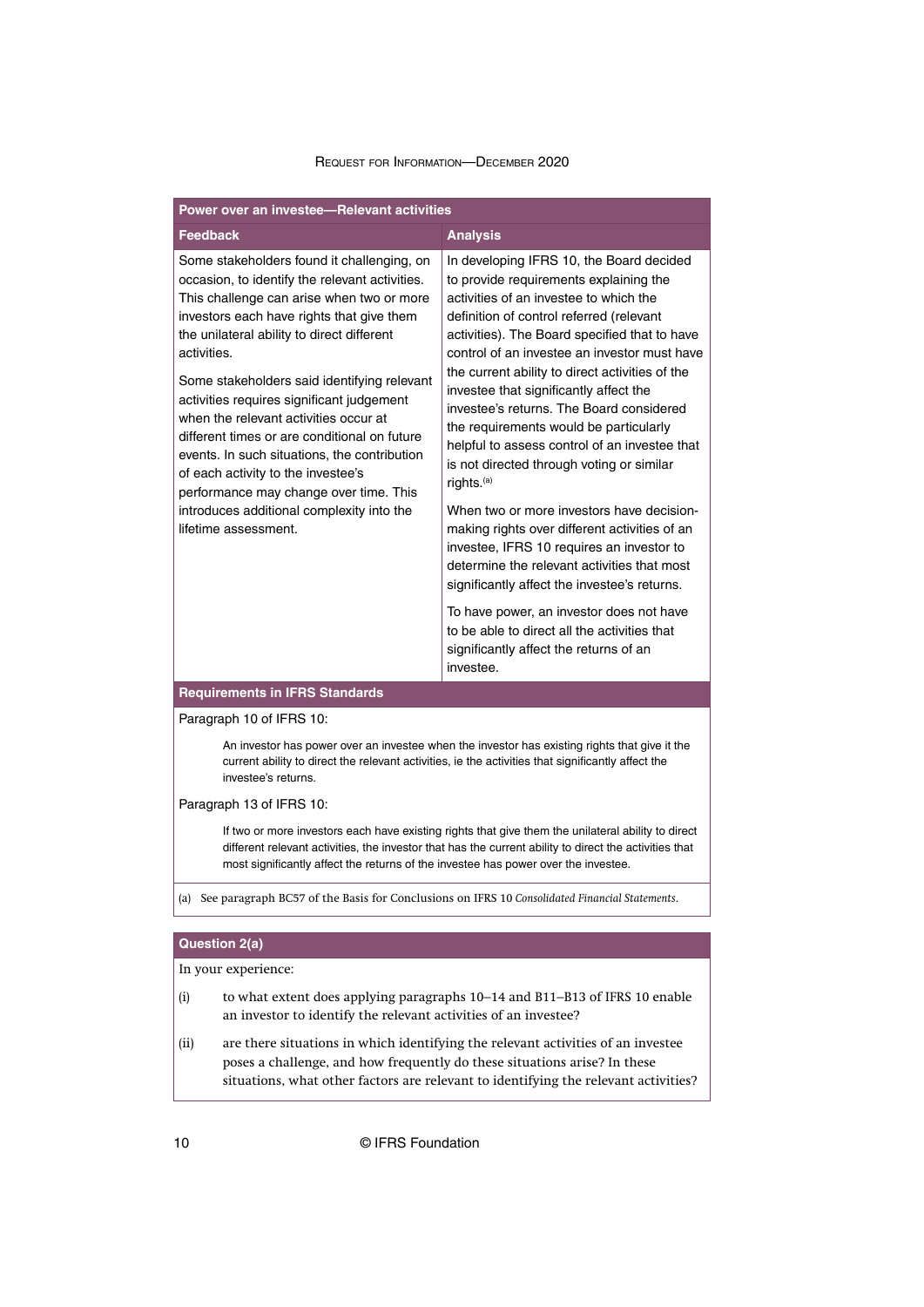| Power over an investee-Rights that give an investor power (1 of 2)                                                                                                                                                                                                                                                                                                                                                   |                                                                                                                                                                                                                                                                                                                        |  |
|----------------------------------------------------------------------------------------------------------------------------------------------------------------------------------------------------------------------------------------------------------------------------------------------------------------------------------------------------------------------------------------------------------------------|------------------------------------------------------------------------------------------------------------------------------------------------------------------------------------------------------------------------------------------------------------------------------------------------------------------------|--|
| <b>Feedback</b>                                                                                                                                                                                                                                                                                                                                                                                                      | <b>Analysis</b>                                                                                                                                                                                                                                                                                                        |  |
| Some stakeholders said they found it<br>challenging to assess whether rights are<br>protective. For example, it can be challeng-<br>ing to make this assessment for rights held                                                                                                                                                                                                                                      | Laws or contractual agreements can grant<br>decision-making rights. In IFRS 10 the<br>Board addressed the rights that give an<br>investor power and those that do not. <sup>(a)</sup>                                                                                                                                  |  |
| by a franchisor under a franchise agreement<br>that restrict the ability of a party other than<br>the franchisor to direct relevant activities.                                                                                                                                                                                                                                                                      | The Board's view was that including<br>application guidance in IFRS 10 on the<br>rights that give an investor power would<br>help in determining whether an investor<br>controls an investee, or whether the rights<br>held by other parties are sufficient to<br>prevent an investor from controlling an<br>investee. |  |
|                                                                                                                                                                                                                                                                                                                                                                                                                      | An investor assesses the nature of its rights<br>and rights held by others to determine if<br>these rights are protective. Only substantive<br>rights that are not protective can give an<br>investor power.                                                                                                           |  |
| <b>Requirements in IFRS Standards</b>                                                                                                                                                                                                                                                                                                                                                                                |                                                                                                                                                                                                                                                                                                                        |  |
| Paragraphs B26-B27 of IFRS 10:                                                                                                                                                                                                                                                                                                                                                                                       |                                                                                                                                                                                                                                                                                                                        |  |
| In evaluating whether rights give an investor power over an investee, the investor shall assess<br>whether its rights, and rights held by others, are protective rights. Protective rights relate to<br>fundamental changes to the activities of an investee or apply in exceptional circumstances.<br>However, not all rights that apply in exceptional circumstances or are contingent on events<br>are protective |                                                                                                                                                                                                                                                                                                                        |  |
| Because protective rights are designed to protect the interests of their holder without giving<br>that party power over the investee to which those rights relate, an investor that holds only<br>protective rights cannot have power or prevent another party from having power over an<br>investee                                                                                                                 |                                                                                                                                                                                                                                                                                                                        |  |
| Paragraphs B30-B31 of IFRS 10:                                                                                                                                                                                                                                                                                                                                                                                       |                                                                                                                                                                                                                                                                                                                        |  |
| Generally, franchisors' rights do not restrict the ability of parties other than the franchisor to<br>make decisions that have a significant effect on the franchisee's returns. Nor do the rights of<br>the franchisor in franchise agreements necessarily give the franchisor the current ability to<br>direct the activities that significantly affect the franchisee's returns.                                  |                                                                                                                                                                                                                                                                                                                        |  |
| It is necessary to distinguish between having the current ability to make decisions that<br>significantly affect the franchisee's returns and having the ability to make decisions that<br>protect the franchise brand. The franchisor does not have power over the franchisee if other<br>parties have existing rights that give them the current ability to direct the relevant activities of<br>the franchisee.   |                                                                                                                                                                                                                                                                                                                        |  |
| (a) See paragraph BC95 of the Basis for Conclusions on IFRS 10.                                                                                                                                                                                                                                                                                                                                                      |                                                                                                                                                                                                                                                                                                                        |  |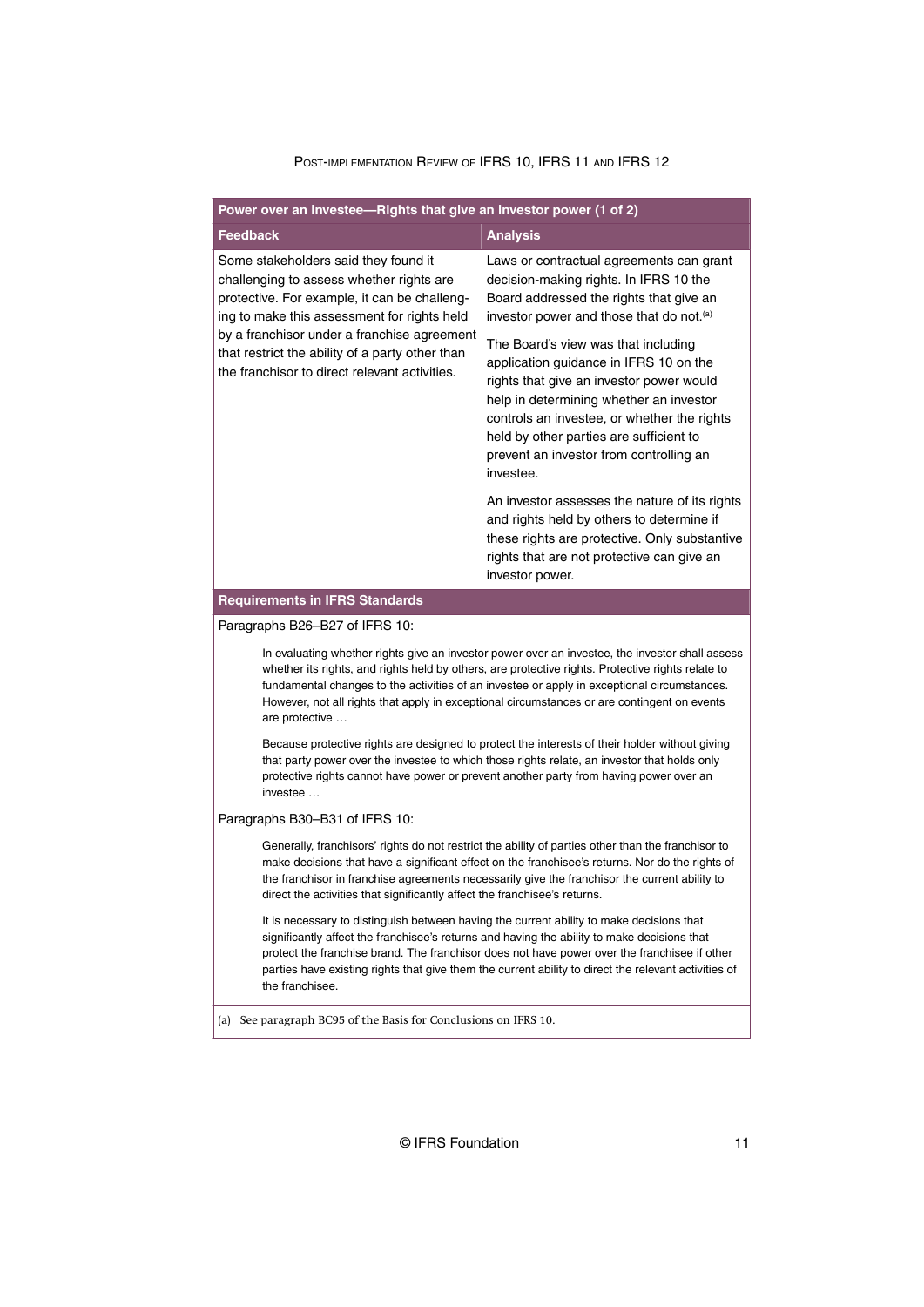| Power over an investee—Rights that give an investor power (2 of 2)                                                                                                                                                |                                                                                                                                                                                                                                                                                                                                                                                                                                                                                                          |  |  |
|-------------------------------------------------------------------------------------------------------------------------------------------------------------------------------------------------------------------|----------------------------------------------------------------------------------------------------------------------------------------------------------------------------------------------------------------------------------------------------------------------------------------------------------------------------------------------------------------------------------------------------------------------------------------------------------------------------------------------------------|--|--|
| <b>Feedback</b>                                                                                                                                                                                                   | <b>Analysis</b>                                                                                                                                                                                                                                                                                                                                                                                                                                                                                          |  |  |
| Some stakeholders asked for additional<br>guidance on how an investor reassesses<br>its own rights and the rights of other<br>parties (including potential voting rights)<br>when facts and circumstances change. | The Board decided to require an entity to<br>reassess whether it controls an investee if<br>facts and circumstances indicate that there<br>are changes to one or more of the three<br>elements of control.                                                                                                                                                                                                                                                                                               |  |  |
| For example, some stakeholders asked<br>the Board to clarify how changes in<br>market conditions affect the assessment<br>of whether potential voting rights are<br>substantive.                                  | An investor may hold financial instruments,<br>such as options, which give the holder the<br>right to gain power over an investee. However,<br>in assessing control, potential voting rights<br>are considered only if they are substantive.                                                                                                                                                                                                                                                             |  |  |
|                                                                                                                                                                                                                   | An investor considers all facts and<br>circumstances, including the relevant factors<br>listed in paragraph B23 of IFRS 10, to<br>determine whether a right is substantive. The<br>comparison between the strike or conversion<br>price and the current market value of the<br>underlying share is one factor an investor<br>should consider. The Board noted that a<br>change in market conditions alone would not<br>typically result in a change in the consolida-<br>tion conclusion. <sup>(a)</sup> |  |  |

*continued...*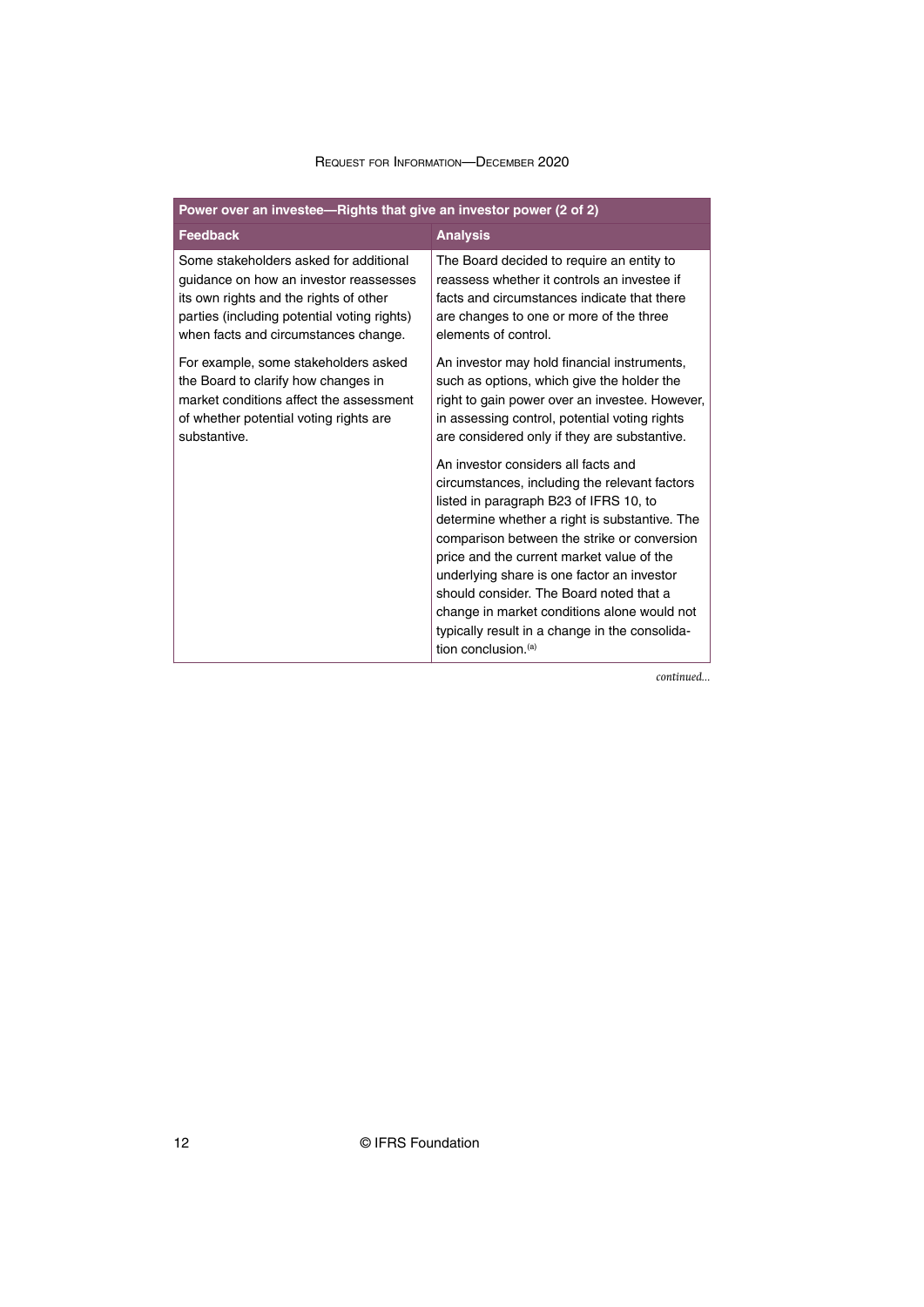*...continued*

| <b>Requirements in IFRS Standards</b>                                                                                                                                                                                                                                                                                                                                                                                          |                                                                                                                                                                                         |  |  |
|--------------------------------------------------------------------------------------------------------------------------------------------------------------------------------------------------------------------------------------------------------------------------------------------------------------------------------------------------------------------------------------------------------------------------------|-----------------------------------------------------------------------------------------------------------------------------------------------------------------------------------------|--|--|
|                                                                                                                                                                                                                                                                                                                                                                                                                                | Paragraph 8 of IFRS 10:                                                                                                                                                                 |  |  |
| An investor shall consider all facts and circumstances when assessing whether it controls an<br>investee. The investor shall reassess whether it controls an investee if facts and<br>circumstances indicate that there are changes to one or more of the three elements of control<br>listed in paragraph 7                                                                                                                   |                                                                                                                                                                                         |  |  |
|                                                                                                                                                                                                                                                                                                                                                                                                                                | Paragraph B23 of IFRS 10:                                                                                                                                                               |  |  |
| limited to:                                                                                                                                                                                                                                                                                                                                                                                                                    | Determining whether rights are substantive requires judgement, taking into account all facts<br>and circumstances. Factors to consider in making that determination include but are not |  |  |
|                                                                                                                                                                                                                                                                                                                                                                                                                                |                                                                                                                                                                                         |  |  |
| (c)                                                                                                                                                                                                                                                                                                                                                                                                                            | Whether the party or parties that hold the rights would benefit from the exercise of<br>those rights.                                                                                   |  |  |
| $\cdots$                                                                                                                                                                                                                                                                                                                                                                                                                       |                                                                                                                                                                                         |  |  |
|                                                                                                                                                                                                                                                                                                                                                                                                                                | Paragraph B85 of IFRS 10:                                                                                                                                                               |  |  |
| An investor's initial assessment of control or its status as a principal or an agent would not<br>change simply because of a change in market conditions (eg a change in the investee's<br>returns driven by market conditions), unless the change in market conditions changes one or<br>more of the three elements of control listed in paragraph 7 or changes the overall relationship<br>between a principal and an agent. |                                                                                                                                                                                         |  |  |

(a) See paragraph BC124 of the Basis for Conclusions on IFRS 10.

## **Question 2(b)**

- (i) to what extent does applying paragraphs B26–B33 of IFRS 10 enable an investor to determine if rights are protective rights?
- (ii) to what extent does applying paragraphs B22–B24 of IFRS 10 enable an investor to determine if rights (including potential voting rights) are, or have ceased to be, substantive?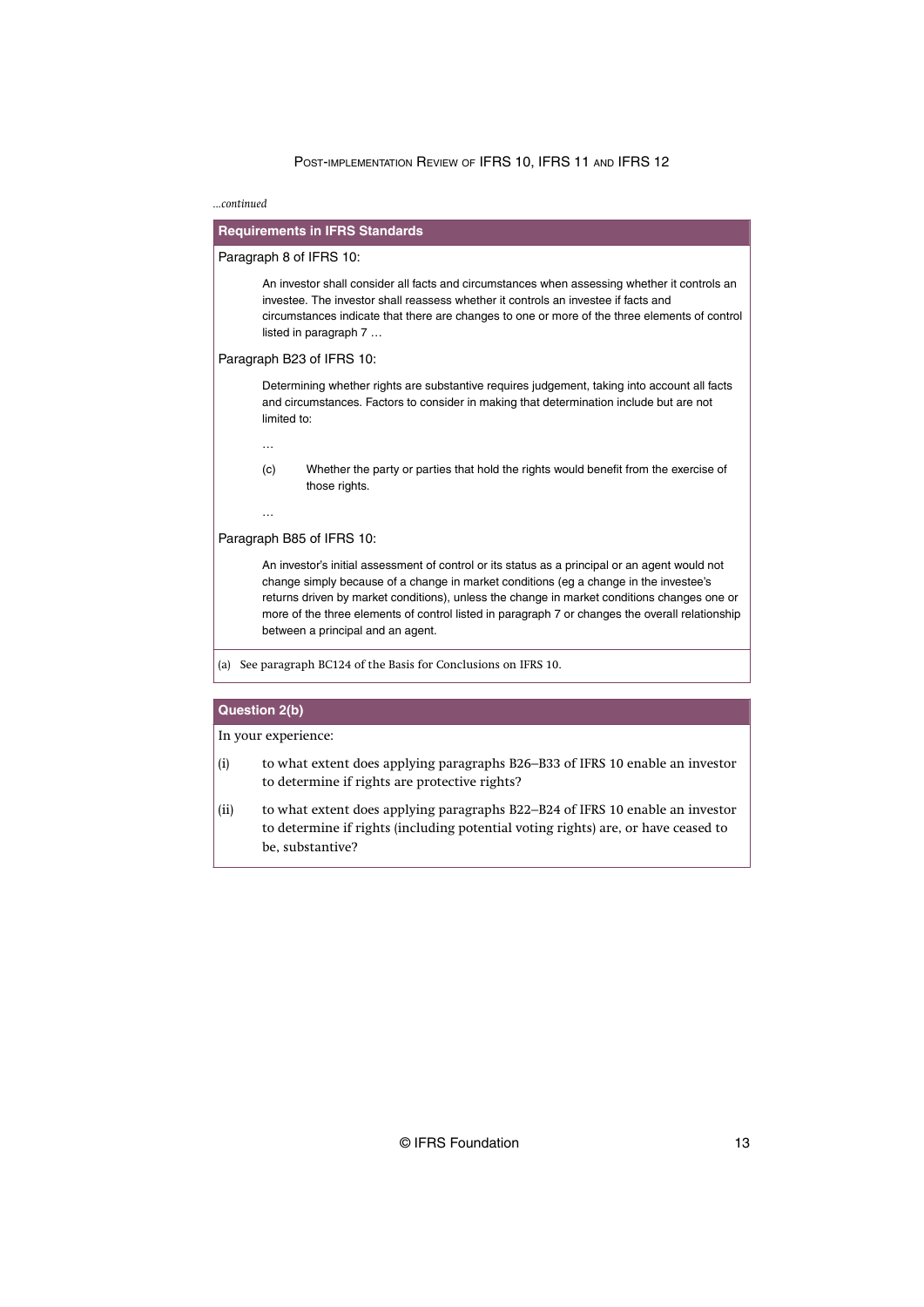| Power over an investee-Control without a majority of the voting rights                                                                                                                                                                                                                                                                                                                                                                                                                                                                                                                                                                                                                                                                                                                                                                                                                                                                                                                                                                                                                                                   |                                                                                                                                                                                                                                                                                                                                                                                                                                                                                                                                                                                                                                                                                                                                                                                                                                                                                                                                                                                                                                                                                                                                                                                                                                                                                                                                                                                                                                     |  |  |
|--------------------------------------------------------------------------------------------------------------------------------------------------------------------------------------------------------------------------------------------------------------------------------------------------------------------------------------------------------------------------------------------------------------------------------------------------------------------------------------------------------------------------------------------------------------------------------------------------------------------------------------------------------------------------------------------------------------------------------------------------------------------------------------------------------------------------------------------------------------------------------------------------------------------------------------------------------------------------------------------------------------------------------------------------------------------------------------------------------------------------|-------------------------------------------------------------------------------------------------------------------------------------------------------------------------------------------------------------------------------------------------------------------------------------------------------------------------------------------------------------------------------------------------------------------------------------------------------------------------------------------------------------------------------------------------------------------------------------------------------------------------------------------------------------------------------------------------------------------------------------------------------------------------------------------------------------------------------------------------------------------------------------------------------------------------------------------------------------------------------------------------------------------------------------------------------------------------------------------------------------------------------------------------------------------------------------------------------------------------------------------------------------------------------------------------------------------------------------------------------------------------------------------------------------------------------------|--|--|
| <b>Feedback</b>                                                                                                                                                                                                                                                                                                                                                                                                                                                                                                                                                                                                                                                                                                                                                                                                                                                                                                                                                                                                                                                                                                          | <b>Analysis</b>                                                                                                                                                                                                                                                                                                                                                                                                                                                                                                                                                                                                                                                                                                                                                                                                                                                                                                                                                                                                                                                                                                                                                                                                                                                                                                                                                                                                                     |  |  |
| Some stakeholders said that in some<br>situations, assessing whether an investor<br>with less than a majority of the voting rights<br>has control of an investee is challenging<br>and can lead to inconsistent outcomes.<br>Some stakeholders specifically referred to<br>the situation described in paragraph B42(a)<br>of IFRS 10 in which an investor with less<br>than a majority of the voting rights has the<br>practical ability to direct an investee's<br>relevant activities because of the size of the<br>investor's voting rights relative to the size<br>and dispersion of the other shareholdings.<br>Some stakeholders described divergent<br>views on whether a minimum level of voting<br>rights is needed for control and, if so, what<br>this minimum level should be.<br>Some stakeholders said the reassessment<br>requirements are challenging to apply when<br>the other shareholdings are widely<br>dispersed. These stakeholders said the<br>requirements oblige an investor to monitor<br>transactions or events between other<br>shareholders and that such monitoring can<br>be burdensome. | The Board has identified situations in which<br>an investor can control an investee even<br>though it does not own more than half the<br>voting rights of an investee and does not<br>have other contractual rights in relation to<br>the activities of the investee. The Board<br>concluded that it would be inappropriate to<br>specify that power only applies in situations<br>in which an investor has the unassailable<br>right to direct the activities of the investee in<br>every possible scenario and the power to<br>block the actions of others.<br>As noted in paragraph 19 of this Request for<br>Information, in developing IFRS 10 the<br>Board avoided requirements based on<br>quantitative thresholds and developed a<br>single basis for consolidation that requires a<br>holistic and qualitative assessment of all<br>legal, contractual and other facts and<br>circumstances before such a determination<br>is made.<br>The Board concluded the assessment of<br>control requires an entity to consider all<br>facts and circumstances and it would be<br>impossible to develop reconsideration<br>criteria that would apply to every situation in<br>which an investor obtains or loses control of<br>an investee. Therefore, the reassessment of<br>control only when particular reconsideration<br>criteria are met would lead to inappropriate<br>consolidation decisions in some cases. <sup>(a)</sup> |  |  |

*continued...*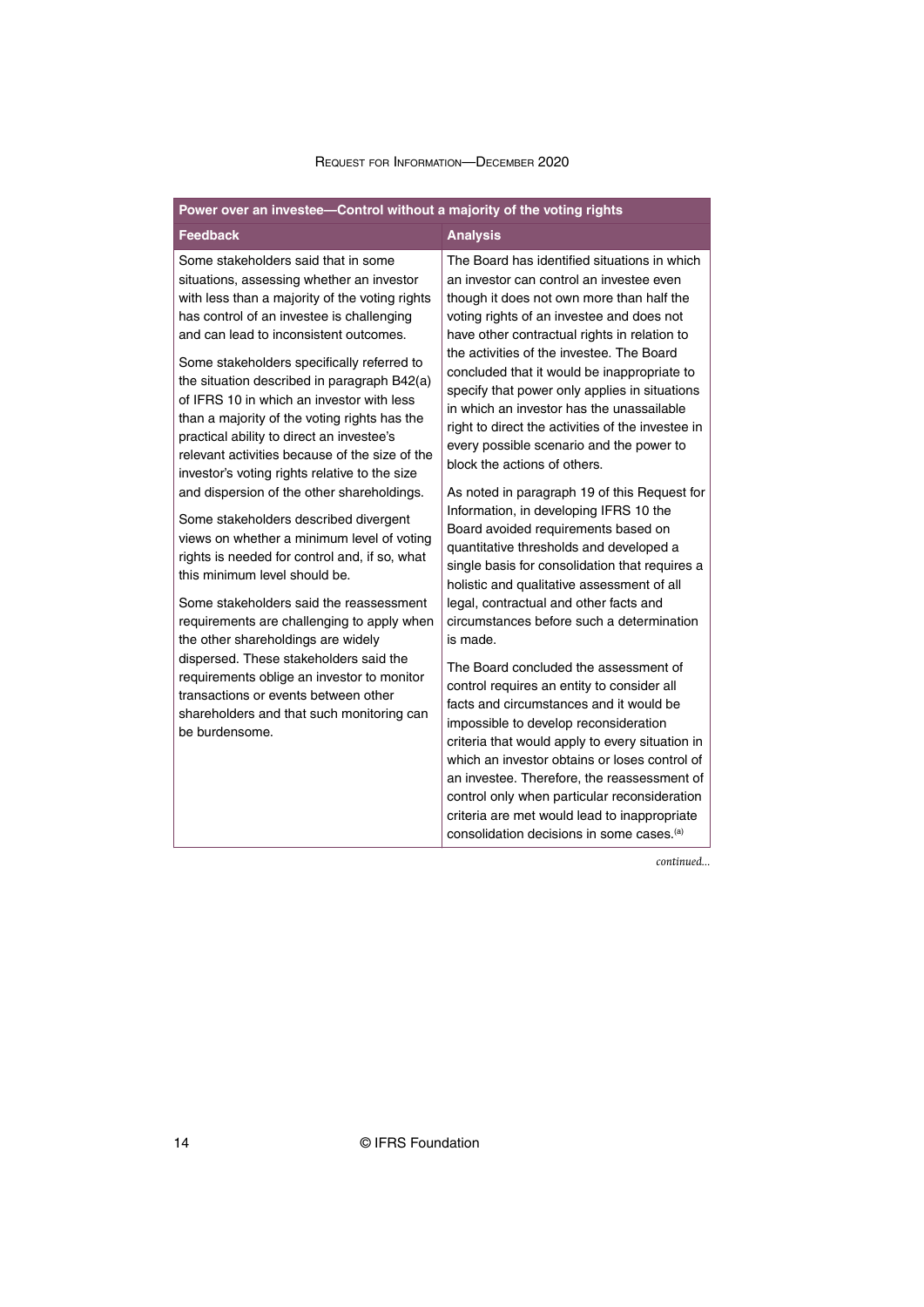*...continued*

## **Requirements in IFRS Standards**

#### Paragraph B38 of IFRS 10:

An investor can have power even if it holds less than a majority of the voting rights of an investee.

#### Paragraph B41 of IFRS 10:

…

An investor with less than a majority of the voting rights has rights that are sufficient to give it power when the investor has the practical ability to direct the relevant activities unilaterally.

Paragraph B42 of IFRS 10 provides examples of facts and circumstances to be considered in determining whether an investor with less than a majority of the voting rights has power.

(a) See paragraph BC149 of the Basis for Conclusions on IFRS 10.

## **Question 2(c)**

- (i) to what extent does applying paragraphs B41–B46 of IFRS 10 to situations in which the other shareholdings are widely dispersed enable an investor that does not hold a majority of the voting rights to make an appropriate assessment of whether it has acquired (or lost) the practical ability to direct an investee's relevant activities?
- (ii) how frequently does the situation in which an investor needs to make the assessment described in question 2(c)(i) arise?
- (iii) is the cost of obtaining the information required to make the assessment significant?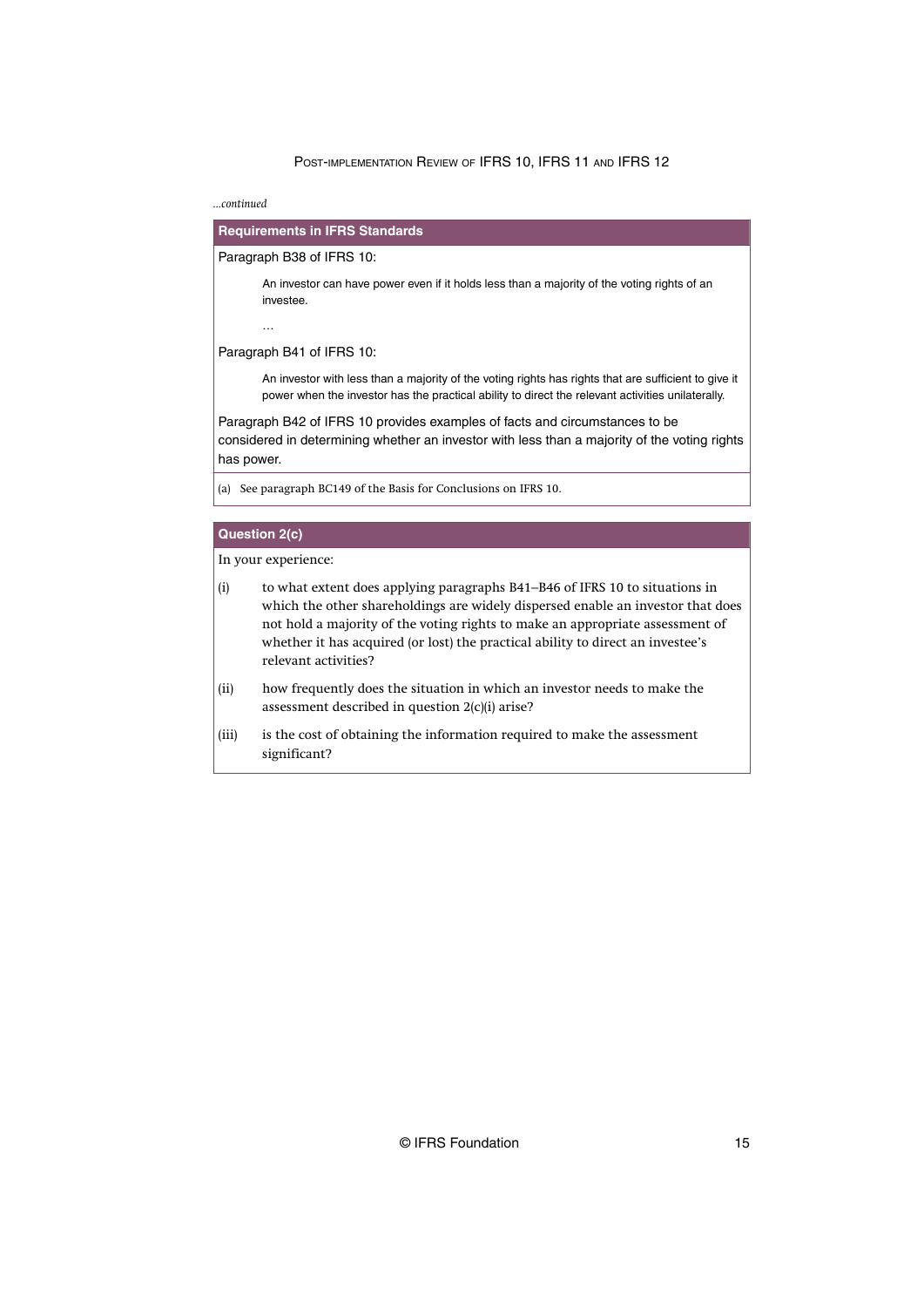#### <span id="page-16-0"></span>**Control—The link between power and returns**

One element of control is the link between power and returns. An investor needs to be able to use its power over the relevant activities of an investee to affect its returns from its involvement with the investee. An investor cannot use its power to affect its returns when it acts as an agent on behalf of another party. 24

| The link between power and returns-Principals and agents                                                                                                                                                                                                                                                                                                                                                                                                                                                                                                                                                                                                                                                                             |                                                                                                                                                                                                                                                                                                                                                                                                                                                                                                                                                                                                                                                                                                                                                                                                                                                         |  |  |
|--------------------------------------------------------------------------------------------------------------------------------------------------------------------------------------------------------------------------------------------------------------------------------------------------------------------------------------------------------------------------------------------------------------------------------------------------------------------------------------------------------------------------------------------------------------------------------------------------------------------------------------------------------------------------------------------------------------------------------------|---------------------------------------------------------------------------------------------------------------------------------------------------------------------------------------------------------------------------------------------------------------------------------------------------------------------------------------------------------------------------------------------------------------------------------------------------------------------------------------------------------------------------------------------------------------------------------------------------------------------------------------------------------------------------------------------------------------------------------------------------------------------------------------------------------------------------------------------------------|--|--|
| <b>Feedback</b>                                                                                                                                                                                                                                                                                                                                                                                                                                                                                                                                                                                                                                                                                                                      | <b>Analysis</b>                                                                                                                                                                                                                                                                                                                                                                                                                                                                                                                                                                                                                                                                                                                                                                                                                                         |  |  |
| Some stakeholders said it can be challeng-<br>ing to determine whether a decision maker<br>is acting as a principal or an agent.<br>Some stakeholders noted that the<br>remuneration (for example, a performance<br>fee) and other interests held by the decision<br>maker can be subject to complex arrange-<br>ments and depend on future events or<br>performance. In such cases, stakeholders<br>find it challenging to assess whether the<br>decision maker's exposure to variable<br>returns is consistent with being an agent.<br>Stakeholders' views differed on whether a<br>minimum level of economic interest is<br>relevant in determining an agency relation-<br>ship, and if so, what this minimum level<br>should be. | The Board decided that the IFRS 10<br>requirements which address control should<br>also apply to agency relationships.<br>However, the Board noted that identifying<br>the link between power and returns is<br>important in distinguishing principals from<br>agents, so the requirements include a<br>particular focus on the exposure to returns.<br>The Board rejected developing a model that<br>would specify a particular level of returns<br>that would result in the determination of an<br>agency relationship.<br>As previously stated, in developing IFRS 10<br>the Board avoided requirements based on<br>quantitative thresholds.<br>The Board concluded that the more<br>exposure a decision maker has to variable<br>returns from its involvement with an<br>investee, the more likely it is that the<br>decision maker is a principal. |  |  |
| <b>Requirements in IFRS Standards</b>                                                                                                                                                                                                                                                                                                                                                                                                                                                                                                                                                                                                                                                                                                |                                                                                                                                                                                                                                                                                                                                                                                                                                                                                                                                                                                                                                                                                                                                                                                                                                                         |  |  |
| Paragraph B60 of IFRS 10:                                                                                                                                                                                                                                                                                                                                                                                                                                                                                                                                                                                                                                                                                                            |                                                                                                                                                                                                                                                                                                                                                                                                                                                                                                                                                                                                                                                                                                                                                                                                                                                         |  |  |
| A decision maker shall consider the overall relationship between itself, the investee being<br>managed and other parties involved with the investee, in particular all the factors below, in<br>determining whether it is an agent:                                                                                                                                                                                                                                                                                                                                                                                                                                                                                                  |                                                                                                                                                                                                                                                                                                                                                                                                                                                                                                                                                                                                                                                                                                                                                                                                                                                         |  |  |
| (a)                                                                                                                                                                                                                                                                                                                                                                                                                                                                                                                                                                                                                                                                                                                                  | the scope of its decision-making authority over the investee ;                                                                                                                                                                                                                                                                                                                                                                                                                                                                                                                                                                                                                                                                                                                                                                                          |  |  |
| the rights held by other parties ;<br>(b)                                                                                                                                                                                                                                                                                                                                                                                                                                                                                                                                                                                                                                                                                            |                                                                                                                                                                                                                                                                                                                                                                                                                                                                                                                                                                                                                                                                                                                                                                                                                                                         |  |  |
| (c)<br>agreement(s) ; and                                                                                                                                                                                                                                                                                                                                                                                                                                                                                                                                                                                                                                                                                                            | the remuneration to which it is entitled in accordance with the remuneration                                                                                                                                                                                                                                                                                                                                                                                                                                                                                                                                                                                                                                                                                                                                                                            |  |  |
| the decision maker's exposure to variability of returns from other interests that it<br>(d)                                                                                                                                                                                                                                                                                                                                                                                                                                                                                                                                                                                                                                          |                                                                                                                                                                                                                                                                                                                                                                                                                                                                                                                                                                                                                                                                                                                                                                                                                                                         |  |  |

holds in the investee … Different weightings shall be applied to each of the factors on the basis of particular facts and circumstances.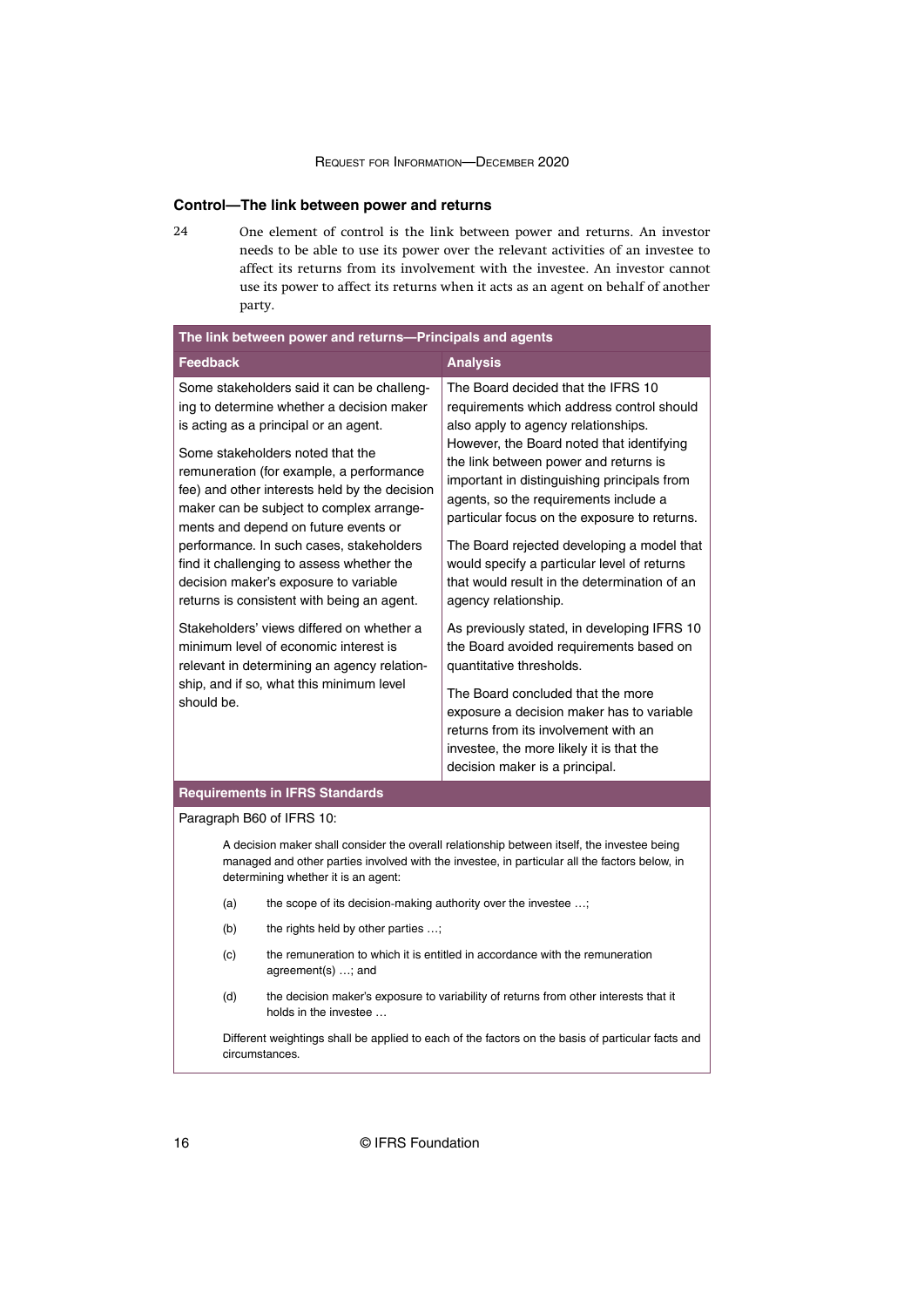| Question 3(a) |                                                                                                                                                                                                                                        |  |
|---------------|----------------------------------------------------------------------------------------------------------------------------------------------------------------------------------------------------------------------------------------|--|
|               | In your experience:                                                                                                                                                                                                                    |  |
| (i)           | to what extent does applying the factors listed in paragraph B60 of IFRS 10 (and<br>the application guidance in paragraphs B62–B72 of IFRS 10) enable an investor<br>to determine whether a decision maker is a principal or an agent? |  |
| (ii)          | are there situations in which it is challenging to identify an agency relationship?<br>If yes, please describe the challenges that arise in these situations.                                                                          |  |
| (iii)         | how frequently do these situations arise?                                                                                                                                                                                              |  |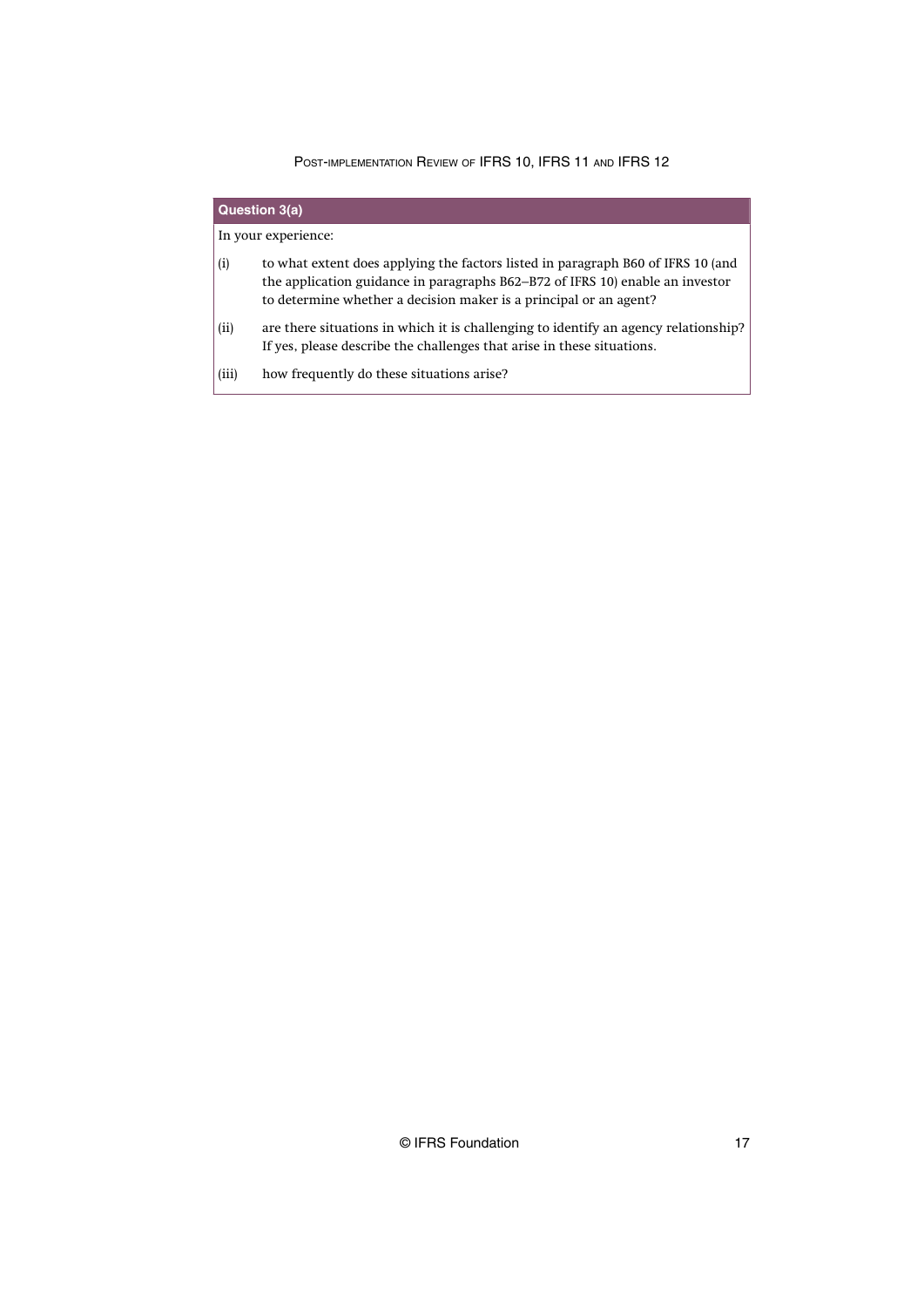| The link between power and returns-Non-contractual agency relationships                                                                                                                                                                                                                                                                                                                                                                                                                                                                                                                                                                                                                                                                                                                                                                                                                                                                                                                           |                                                                                                                                                                                                                                                                                                                                                                                                                                                                                                                                                                                                                                                                                     |  |
|---------------------------------------------------------------------------------------------------------------------------------------------------------------------------------------------------------------------------------------------------------------------------------------------------------------------------------------------------------------------------------------------------------------------------------------------------------------------------------------------------------------------------------------------------------------------------------------------------------------------------------------------------------------------------------------------------------------------------------------------------------------------------------------------------------------------------------------------------------------------------------------------------------------------------------------------------------------------------------------------------|-------------------------------------------------------------------------------------------------------------------------------------------------------------------------------------------------------------------------------------------------------------------------------------------------------------------------------------------------------------------------------------------------------------------------------------------------------------------------------------------------------------------------------------------------------------------------------------------------------------------------------------------------------------------------------------|--|
| <b>Feedback</b>                                                                                                                                                                                                                                                                                                                                                                                                                                                                                                                                                                                                                                                                                                                                                                                                                                                                                                                                                                                   | <b>Analysis</b>                                                                                                                                                                                                                                                                                                                                                                                                                                                                                                                                                                                                                                                                     |  |
| Some stakeholders said it can be challeng-<br>ing to prove or disprove that an investor and<br>other parties have an agency relationship in<br>the absence of a contractual arrangement<br>(a de facto agency relationship).<br>For example, when two investors under<br>common control each hold an interest in an<br>investee, some stakeholders are unsure of<br>what factors to consider in determining<br>whether one investor acts on the other<br>investor's behalf.                                                                                                                                                                                                                                                                                                                                                                                                                                                                                                                       | The Board concluded that when assessing<br>control, an investor considers its de facto<br>agent's decision-making rights and the<br>agent's exposure or rights to variable<br>returns together with its own as if the<br>agent's rights were held by the investor<br>directly. In reaching this decision, the Board<br>judged it inappropriate to assume that all<br>other parties listed in paragraph B75 of<br>IFRS 10 would always or never act as de<br>facto agents for the investor. The Board<br>acknowledged that judgement is required<br>when assessing whether a party is a de<br>facto agent of the investor. This assessment<br>includes considering the nature of the |  |
|                                                                                                                                                                                                                                                                                                                                                                                                                                                                                                                                                                                                                                                                                                                                                                                                                                                                                                                                                                                                   | relationship and how the parties interact.                                                                                                                                                                                                                                                                                                                                                                                                                                                                                                                                                                                                                                          |  |
| <b>Requirements in IFRS Standards</b>                                                                                                                                                                                                                                                                                                                                                                                                                                                                                                                                                                                                                                                                                                                                                                                                                                                                                                                                                             |                                                                                                                                                                                                                                                                                                                                                                                                                                                                                                                                                                                                                                                                                     |  |
| Paragraphs B73-B74 of IFRS 10:<br>When assessing control, an investor shall consider the nature of its relationship with other<br>parties and whether those other parties are acting on the investor's behalf (ie they are 'de<br>facto agents'). The determination of whether other parties are acting as de facto agents<br>requires judgement, considering not only the nature of the relationship but also how those<br>parties interact with each other and the investor.<br>Such a relationship need not involve a contractual arrangement. A party is a de facto agent<br>when the investor has, or those that direct the activities of the investor have, the ability to<br>direct that party to act on the investor's behalf. In these circumstances, the investor shall<br>consider its de facto agent's decision-making rights and its indirect exposure, or rights, to<br>variable returns through the de facto agent together with its own when assessing control of an<br>investee. |                                                                                                                                                                                                                                                                                                                                                                                                                                                                                                                                                                                                                                                                                     |  |
| Paragraph B75 of IFRS 10 provides examples of other parties that might act as de facto<br>agents for the investor.                                                                                                                                                                                                                                                                                                                                                                                                                                                                                                                                                                                                                                                                                                                                                                                                                                                                                |                                                                                                                                                                                                                                                                                                                                                                                                                                                                                                                                                                                                                                                                                     |  |
|                                                                                                                                                                                                                                                                                                                                                                                                                                                                                                                                                                                                                                                                                                                                                                                                                                                                                                                                                                                                   |                                                                                                                                                                                                                                                                                                                                                                                                                                                                                                                                                                                                                                                                                     |  |
| <b>Question 3(b)</b>                                                                                                                                                                                                                                                                                                                                                                                                                                                                                                                                                                                                                                                                                                                                                                                                                                                                                                                                                                              |                                                                                                                                                                                                                                                                                                                                                                                                                                                                                                                                                                                                                                                                                     |  |
| In your experience:<br>(i)                                                                                                                                                                                                                                                                                                                                                                                                                                                                                                                                                                                                                                                                                                                                                                                                                                                                                                                                                                        | to what extent does applying paragraphs B73-B75 of IFRS 10 enable an investor                                                                                                                                                                                                                                                                                                                                                                                                                                                                                                                                                                                                       |  |

agent (ie in the absence of a contractual arrangement between the parties)? (ii) how frequently does the situation in which an investor needs to make the

to assess whether control exists because another party is acting as a de facto

- assessment described in question 3(b)(i) arise?
- (iii) please describe the situations that give rise to such a need.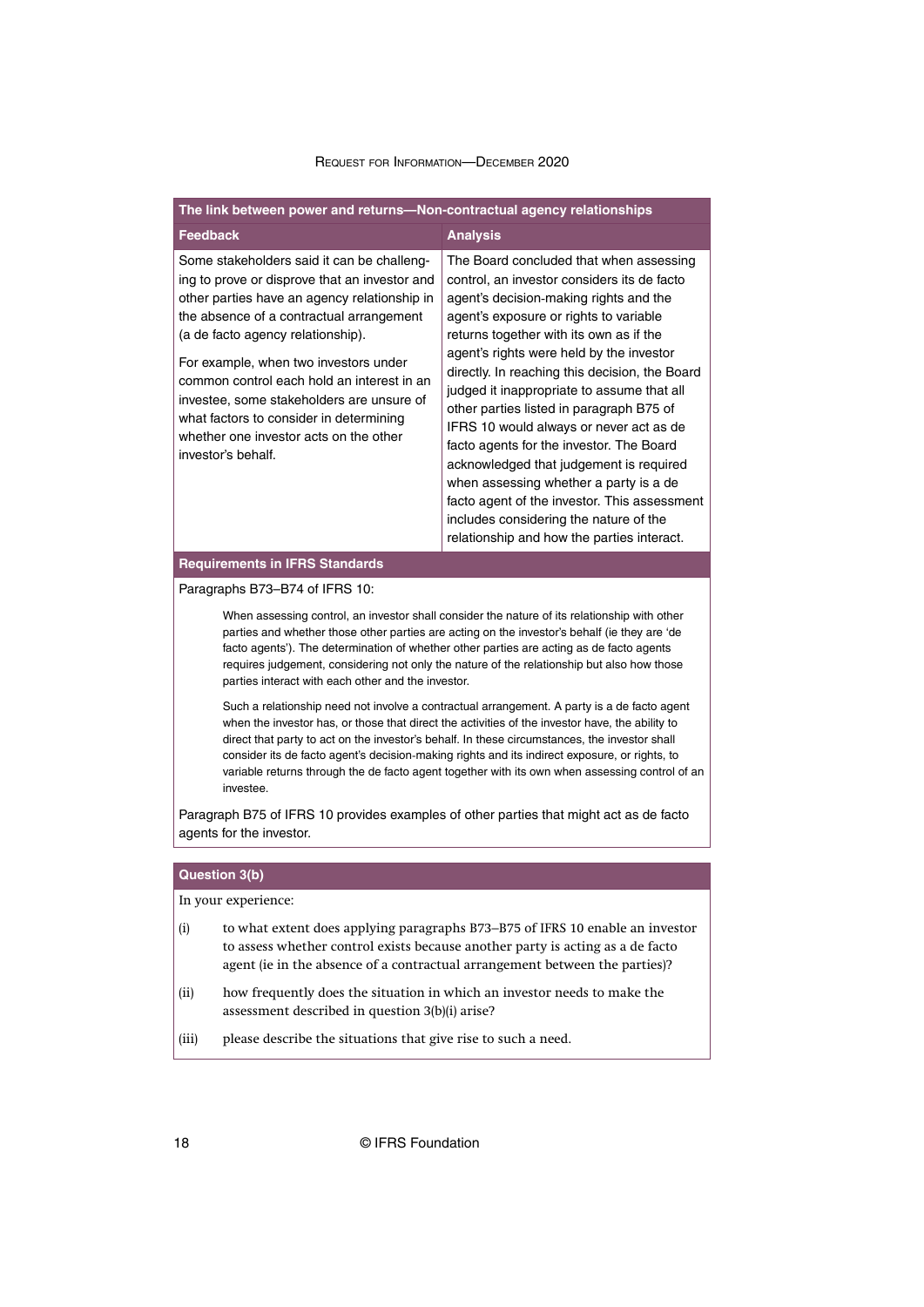## <span id="page-19-0"></span>**Investment entities**

IFRS 10 requires investment entities to measure their investments in subsidiaries at fair value and to recognise any changes in fair value in profit or loss. An investment entity consolidates a subsidiary if the subsidiary is not an investment entity itself and its main purpose and activities are to provide services that relate to the investment entity's investment activities. 25

| 26 | IFRS 10 defines an investment entity and describes its typical characteristics. |  |  |  |
|----|---------------------------------------------------------------------------------|--|--|--|
|    |                                                                                 |  |  |  |

| Investment entities-Criteria for identifying an investment entity |                                                                                                                                                                                                             |                                                                                                                                                                                                                                                                                                             |  |
|-------------------------------------------------------------------|-------------------------------------------------------------------------------------------------------------------------------------------------------------------------------------------------------------|-------------------------------------------------------------------------------------------------------------------------------------------------------------------------------------------------------------------------------------------------------------------------------------------------------------|--|
| <b>Feedback</b>                                                   |                                                                                                                                                                                                             | <b>Analysis</b>                                                                                                                                                                                                                                                                                             |  |
|                                                                   | Some stakeholders said the definition of an<br>investment entity may not be sufficiently<br>robust. These stakeholders asked for<br>clarification on some aspects of the<br>definition, including:          | In defining 'investment entity', the Board<br>proposed six criteria an entity needs to<br>meet to qualify as an investment entity. After<br>considering feedback from stakeholders, the<br>Board concluded that the criteria were too                                                                       |  |
| (a)                                                               | business purpose—the extent of<br>participation in the active<br>management of the investee that is<br>consistent with an investment entity                                                                 | restrictive and that the focus should be on<br>the business model rather than the structure<br>of the entity.<br>To qualify as an investment entity, an entity                                                                                                                                              |  |
| (b)                                                               | status;<br>exit strategy—the level of formal<br>documentation required to provide<br>evidence that the investment entity<br>has an exit strategy for its equity and<br>non-financial asset investments; and | must meet the definition. The typical<br>characteristics were included to help an<br>entity determine whether it qualifies as an<br>investment entity. Such an approach<br>achieves a balance between clearly defining<br>those entities that qualify as investment<br>entities and being too prescriptive. |  |
| (c)                                                               | fair value measurement-the<br>conditions that need to be fulfilled<br>to demonstrate that fair value<br>information is used for internal<br>reporting and decision-making<br>purposes.                      |                                                                                                                                                                                                                                                                                                             |  |

*continued...*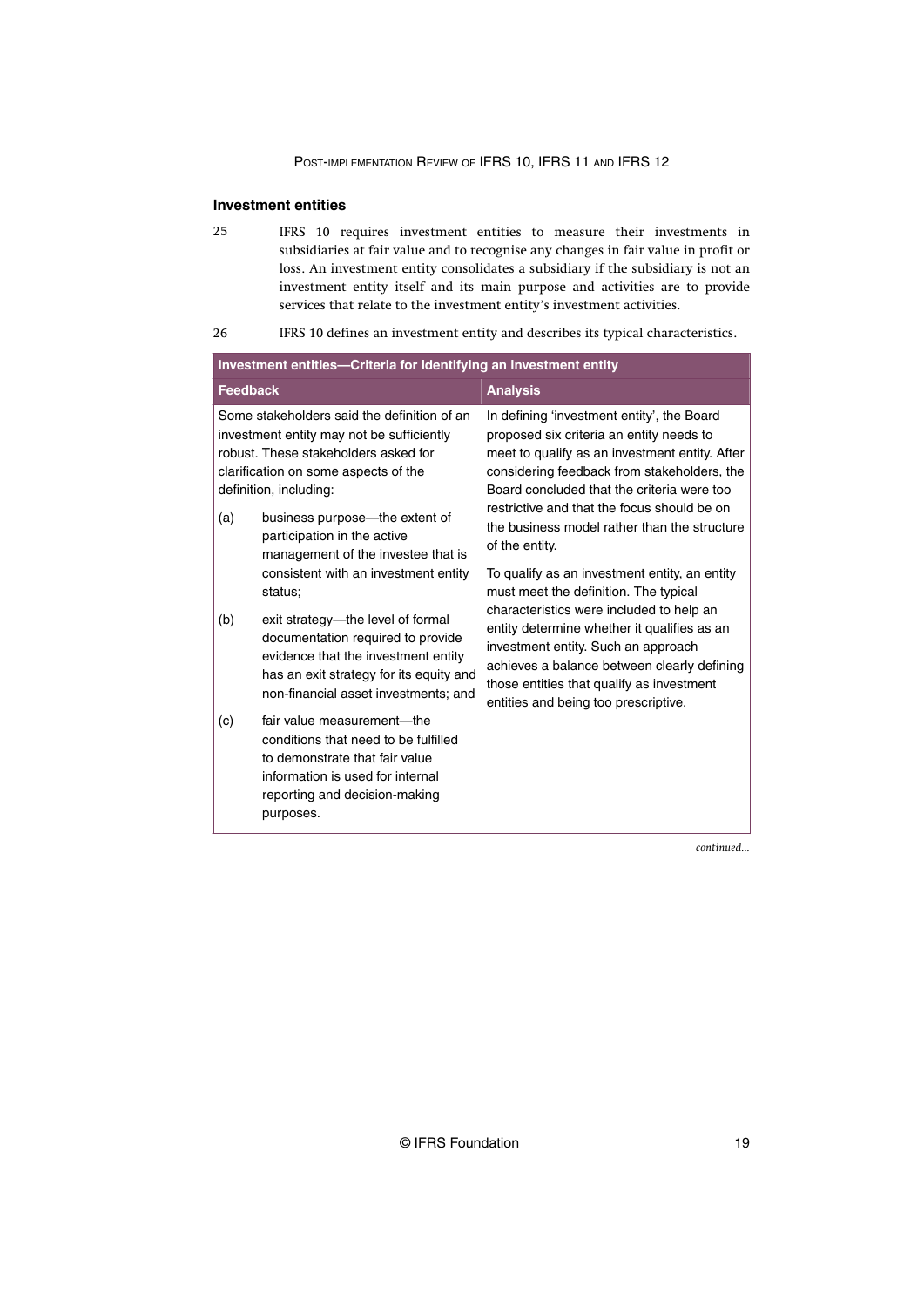#### *...continued*

|                              | <b>Requirements in IFRS Standards</b>                                                                                                                                             |  |  |
|------------------------------|-----------------------------------------------------------------------------------------------------------------------------------------------------------------------------------|--|--|
| Paragraphs 27–28 of IFRS 10: |                                                                                                                                                                                   |  |  |
| that:                        | A parent shall determine whether it is an investment entity. An investment entity is an entity                                                                                    |  |  |
| (a)                          | obtains funds from one or more investors for the purpose of providing those<br>investor(s) with investment management services;                                                   |  |  |
| (b)                          | commits to its investor(s) that its business purpose is to invest funds solely for<br>returns from capital appreciation, investment income, or both; and                          |  |  |
| (c)                          | measures and evaluates the performance of substantially all of its investments on a<br>fair value basis.                                                                          |  |  |
|                              | Paragraphs B85A-B85M provide related application guidance.                                                                                                                        |  |  |
|                              | In assessing whether it meets the definition described in paragraph 27, an entity shall<br>consider whether it has the following typical characteristics of an investment entity: |  |  |
| (a)                          | it has more than one investment ;                                                                                                                                                 |  |  |
| (b)                          | it has more than one investor ;                                                                                                                                                   |  |  |
| (c)                          | it has investors that are not related parties of the entity ; and                                                                                                                 |  |  |
| (d)                          | it has ownership interests in the form of equity or similar interests                                                                                                             |  |  |
|                              | The absence of any of these typical characteristics does not necessarily disqualify an entity<br>from being classified as an investment entity.                                   |  |  |
|                              |                                                                                                                                                                                   |  |  |

#### **Question 4(a)**

- (i) to what extent does applying the definition (paragraph 27 of IFRS 10) and the description of the typical characteristics of an investment entity (paragraph 28 of IFRS 10) lead to consistent outcomes? If you have found that inconsistent outcomes arise, please describe these outcomes and explain the situations in which they arise.
- (ii) to what extent does the definition and the description of typical characteristics result in classification outcomes that, in your view, fail to represent the nature of the entity in a relevant or faithful manner? For example, do the definition and the description of typical characteristics include entities in (or exclude entities from) the category of investment entities that in your view should be excluded (or included)? Please provide the reasons for your answer.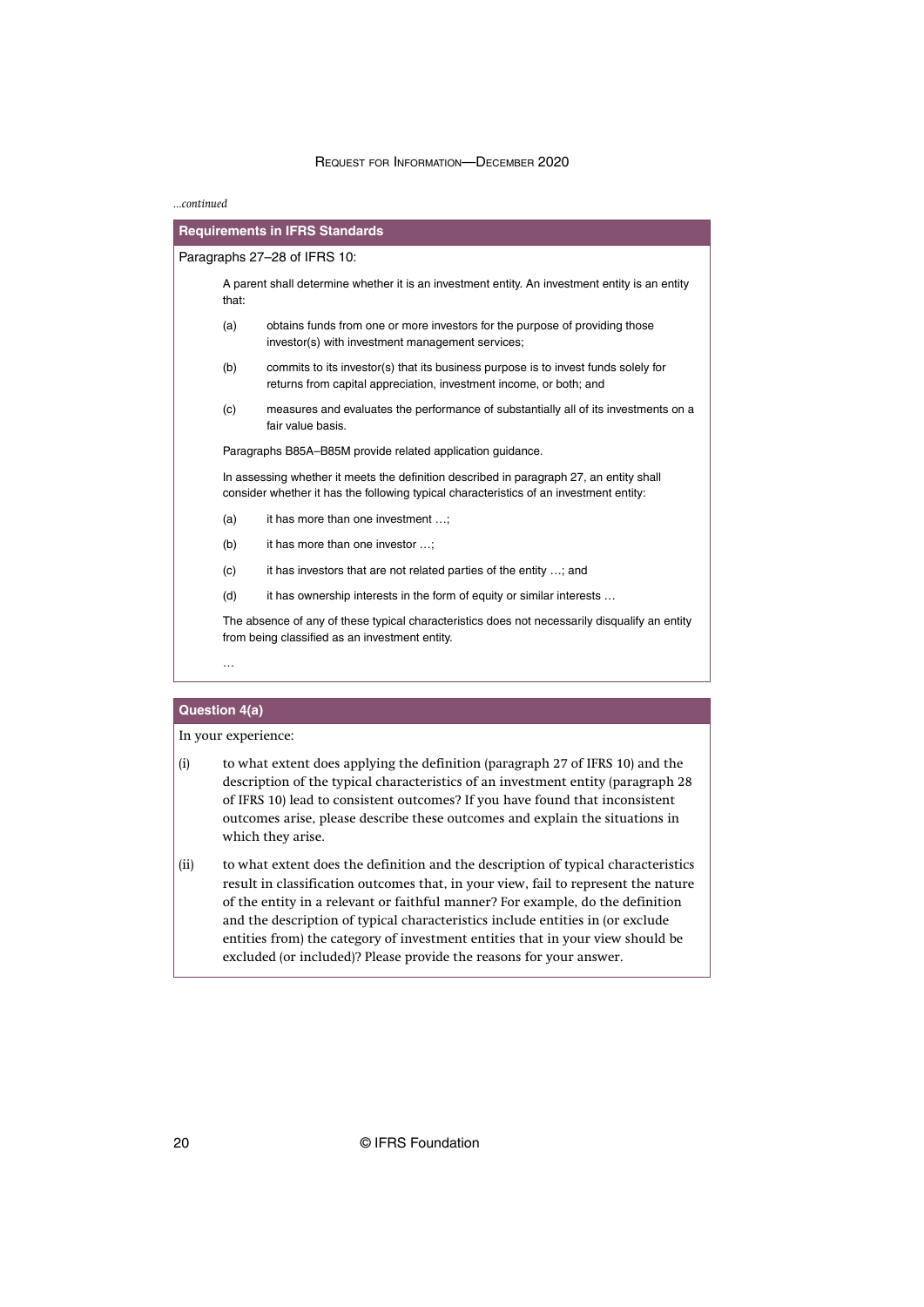| Investment entities-Subsidiaries that are investment entities |                                                                                                                                                                                                                                                                                                                                                                                                                                                 |                                                                                                                                                                                                                                                                                                                             |  |
|---------------------------------------------------------------|-------------------------------------------------------------------------------------------------------------------------------------------------------------------------------------------------------------------------------------------------------------------------------------------------------------------------------------------------------------------------------------------------------------------------------------------------|-----------------------------------------------------------------------------------------------------------------------------------------------------------------------------------------------------------------------------------------------------------------------------------------------------------------------------|--|
| <b>Feedback</b>                                               |                                                                                                                                                                                                                                                                                                                                                                                                                                                 | <b>Analysis</b>                                                                                                                                                                                                                                                                                                             |  |
|                                                               | Some stakeholders said requiring an<br>investment entity to measure at fair value<br>an investment in a subsidiary that is an<br>investment entity itself (instead of requiring<br>the entity to consolidate the assets and<br>liabilities of the subsidiary) results in the<br>loss of information about:                                                                                                                                      | In the feedback to the Board's consultation<br>on investment entities in 2011, some<br>stakeholders suggested that at least some<br>intermediate investment entities, such as<br>subsidiaries established solely for legal,<br>tax or regulatory purposes, should be<br>consolidated rather than measured at fair<br>value. |  |
| (a)                                                           | investments held by the<br>intermediate subsidiary-for<br>example, information on fair value<br>and on changes in the fair value of<br>these investments:                                                                                                                                                                                                                                                                                       | The Board decided that fair value is the<br>most relevant information about an invest-<br>ment in a subsidiary held by an investment<br>entity, except for subsidiaries that provide                                                                                                                                        |  |
| (b)                                                           | investment-related services<br>provided by the intermediate<br>subsidiary-for example, revenue<br>and the cost of the service; and                                                                                                                                                                                                                                                                                                              | only investment-related services.<br>Moreover, the Board did not identify a<br>conceptual basis or a practical way to<br>distinguish between different types of                                                                                                                                                             |  |
| (c)                                                           | other assets and liabilities held by<br>the intermediate subsidiary, such as<br>cash balances and liabilities.                                                                                                                                                                                                                                                                                                                                  | subsidiaries that are investment entities.                                                                                                                                                                                                                                                                                  |  |
|                                                               | These stakeholders noted that some<br>investment entities disclose some of this<br>information voluntarily.                                                                                                                                                                                                                                                                                                                                     |                                                                                                                                                                                                                                                                                                                             |  |
|                                                               | <b>Requirements in IFRS Standards</b>                                                                                                                                                                                                                                                                                                                                                                                                           |                                                                                                                                                                                                                                                                                                                             |  |
|                                                               | Paragraphs 31-32 of IFRS 10:                                                                                                                                                                                                                                                                                                                                                                                                                    |                                                                                                                                                                                                                                                                                                                             |  |
|                                                               | Except as described in paragraph 32, an investment entity shall not consolidate its<br>through profit or loss in accordance with IFRS 9 [Financial Instruments].                                                                                                                                                                                                                                                                                | subsidiaries or apply IFRS 3 [Business Combinations] when it obtains control of another<br>entity. Instead, an investment entity shall measure an investment in a subsidiary at fair value                                                                                                                                  |  |
|                                                               | Notwithstanding the requirement in paragraph 31, if an investment entity has a subsidiary that<br>is not itself an investment entity and whose main purpose and activities are providing services<br>that relate to the investment entity's investment activities , it shall consolidate that<br>subsidiary in accordance with paragraphs 19-26 of this IFRS and apply the requirements of<br>IFRS 3 to the acquisition of any such subsidiary. |                                                                                                                                                                                                                                                                                                                             |  |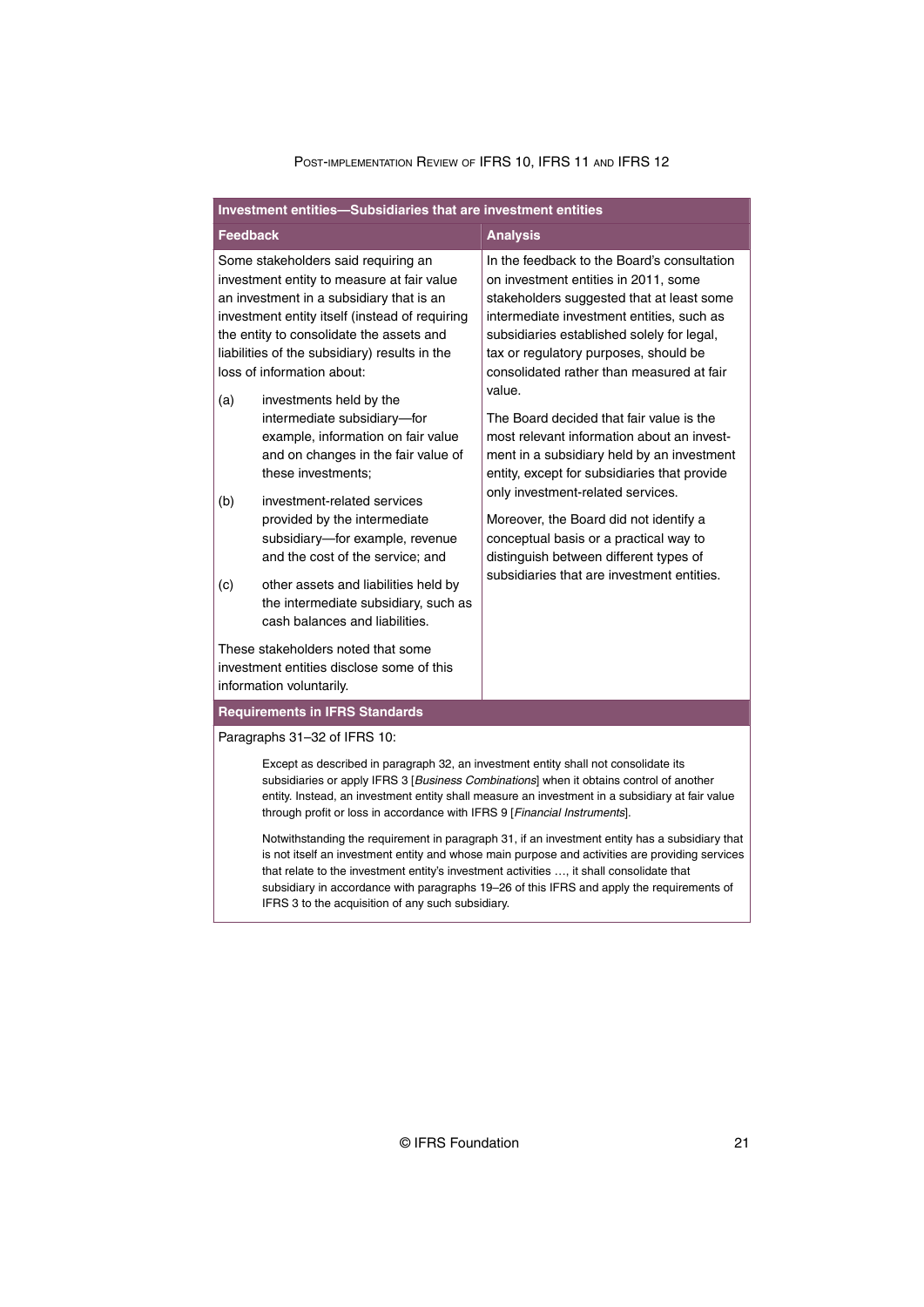## **Question 4(b)** In your experience: (i) are there situations in which requiring an investment entity to measure at fair value its investment in a subsidiary that is an investment entity itself results in a loss of information? If so, please provide details of the useful information that is missing and explain why you think that information is useful. (ii) are there criteria, other than those in paragraph 32 of IFRS 10, that may be relevant to the scope of application of the consolidation exception for investment entities?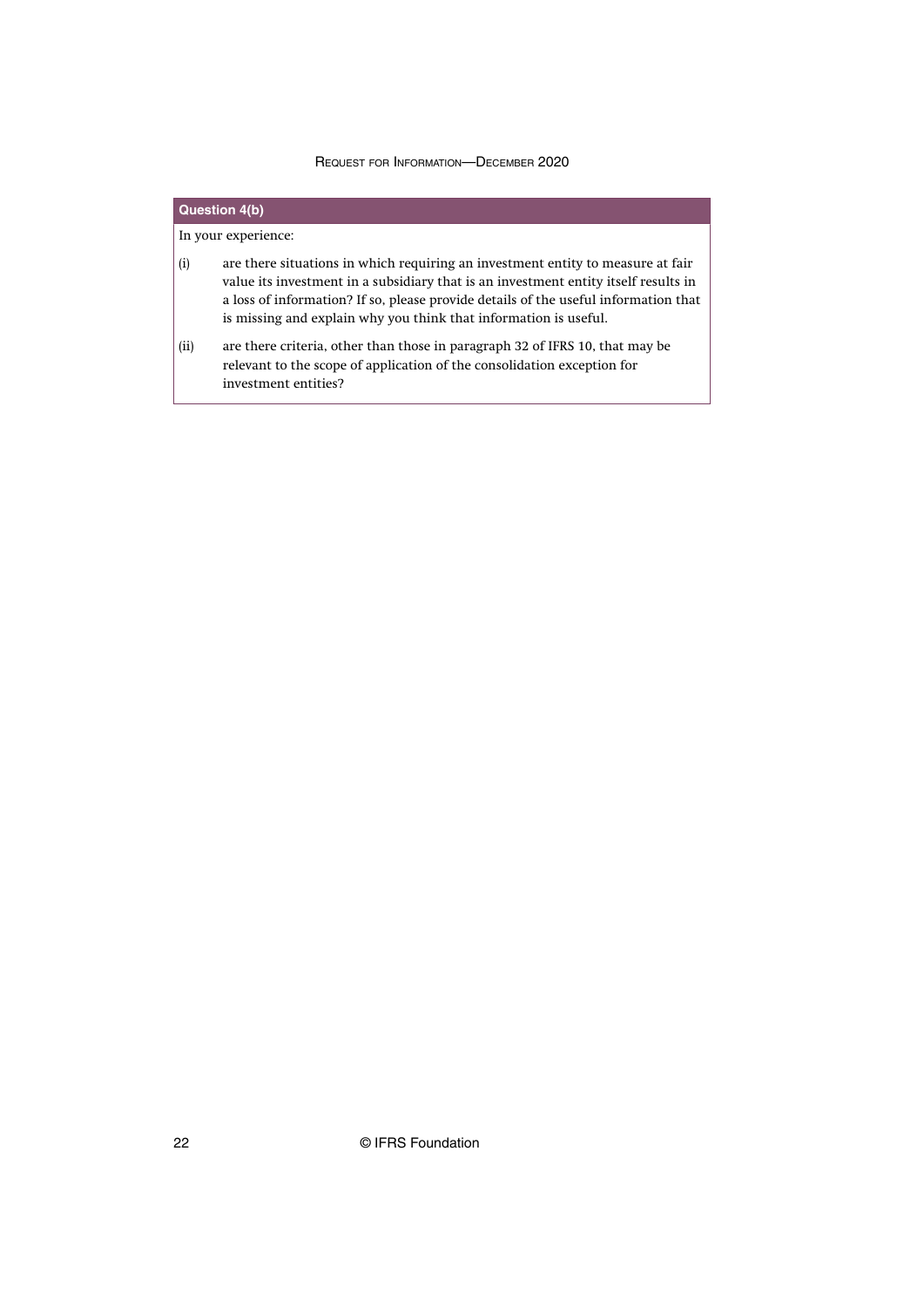## <span id="page-23-0"></span>**Accounting requirements**

| Accounting requirements-Change in the relationship between an investor and an<br>investee                                                                                                                                                                                                                                                                                                                                                                                                                                                                                                                                                                                                                             |                                                                                                                                                                                                                                                                                                                                                                                                                                                                                                                                                                                                                                                                                                                                                                                                                                                                                                                                                                                                                                                                    |  |
|-----------------------------------------------------------------------------------------------------------------------------------------------------------------------------------------------------------------------------------------------------------------------------------------------------------------------------------------------------------------------------------------------------------------------------------------------------------------------------------------------------------------------------------------------------------------------------------------------------------------------------------------------------------------------------------------------------------------------|--------------------------------------------------------------------------------------------------------------------------------------------------------------------------------------------------------------------------------------------------------------------------------------------------------------------------------------------------------------------------------------------------------------------------------------------------------------------------------------------------------------------------------------------------------------------------------------------------------------------------------------------------------------------------------------------------------------------------------------------------------------------------------------------------------------------------------------------------------------------------------------------------------------------------------------------------------------------------------------------------------------------------------------------------------------------|--|
| <b>Feedback</b>                                                                                                                                                                                                                                                                                                                                                                                                                                                                                                                                                                                                                                                                                                       | <b>Analysis</b>                                                                                                                                                                                                                                                                                                                                                                                                                                                                                                                                                                                                                                                                                                                                                                                                                                                                                                                                                                                                                                                    |  |
| Some stakeholders said IFRS Standards<br>should provide greater detail on how to<br>account for a transaction, event or circum-<br>stances that alter the relationship between<br>an investor and an investee. One example<br>is a transaction in which a parent loses<br>control of a subsidiary but retains an<br>interest in a joint operation.<br>Some stakeholders disagreed with the<br>requirement to remeasure a retained<br>interest (for example, an investment in an<br>associate) at fair value after a loss of<br>control. These stakeholders take the view<br>that remeasuring the retained interest is<br>inappropriate because, considered in<br>isolation, the retained interest has not<br>changed. | The Board has already considered this<br>topic. For example, in 2014 the Board<br>amended IFRS 11 to add requirements on<br>the acquisition of interests in joint<br>operations. However, IFRS Standards do<br>not provide requirements that relate to all<br>transactions, events or circumstances that<br>alter the relationship between an investor<br>and an investee.<br>In 2008 the Board revised IAS 27 Consoli-<br>dated and Separate Financial Statements<br>and introduced requirements to account for<br>the loss of control of a subsidiary (these<br>requirements were later transferred to<br>IFRS 10). The Board decided that any<br>investment the parent retains in the former<br>subsidiary would be measured at fair value<br>at the date when control is lost, because the<br>loss of control is a significant economic<br>event. Measuring the retained investment at<br>fair value is consistent with the view that the<br>new investor-investee relationship differs<br>from the former parent-subsidiary relation-<br>ship. <sup>(a)</sup> |  |
|                                                                                                                                                                                                                                                                                                                                                                                                                                                                                                                                                                                                                                                                                                                       | continued                                                                                                                                                                                                                                                                                                                                                                                                                                                                                                                                                                                                                                                                                                                                                                                                                                                                                                                                                                                                                                                          |  |

*continued...*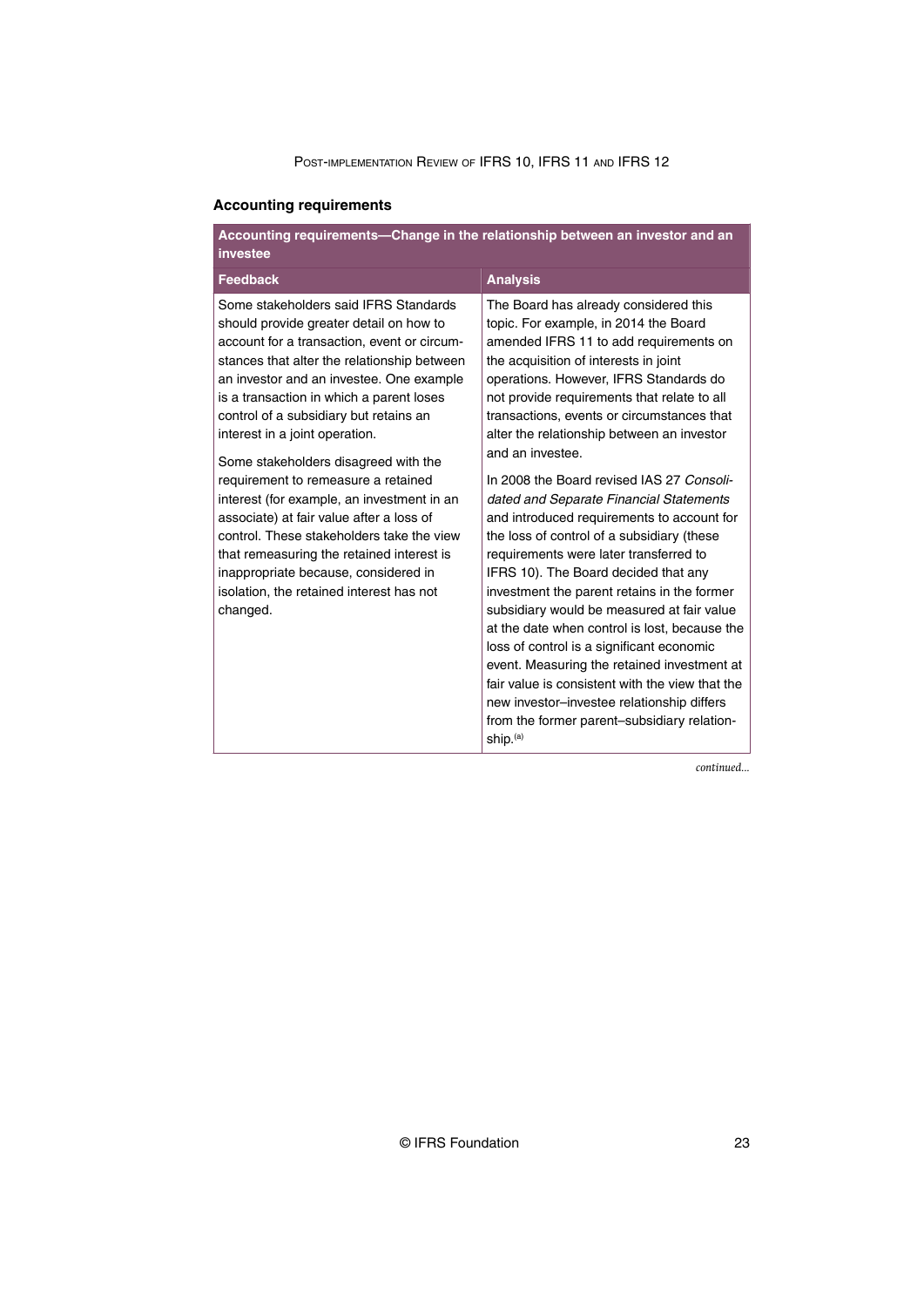#### *...continued*

**Requirements in IFRS Standards** When an entity holds an interest in an investee, the entity applies the relevant IFRS Standards to that retained interest, namely, IFRS 9, IFRS 10, IFRS 11 and IAS 28 Investments in Associates and Joint Ventures. Paragraph B98 of IFRS 10: If a parent loses control of a subsidiary, it shall: … (b) recognise: (i) the fair value of the consideration received, if any, from the transaction, event or circumstances that resulted in the loss of control; (ii) if the transaction, event or circumstances that resulted in the loss of control involves a distribution of shares of the subsidiary to owners in their capacity as owners, that distribution; and (iii) any investment retained in the former subsidiary at its fair value at the date when control is lost. … (a) See paragraph BCZ182 of the Basis for Conclusions on IFRS 10.

#### **Question 5(a)**

- (i) how frequently do transactions, events or circumstances arise that:
	- (a) alter the relationship between an investor and an investee (for example, a change from being a parent to being a joint operator); and
	- (b) are not addressed in IFRS Standards?
- (ii) how do entities account for these transactions, events or circumstances that alter the relationship between an investor and an investee?
- (iii) in transactions, events or circumstances that result in a loss of control, does remeasuring the retained interest at fair value provide relevant information? If not, please explain why not, and describe the relevant transactions, events or circumstances.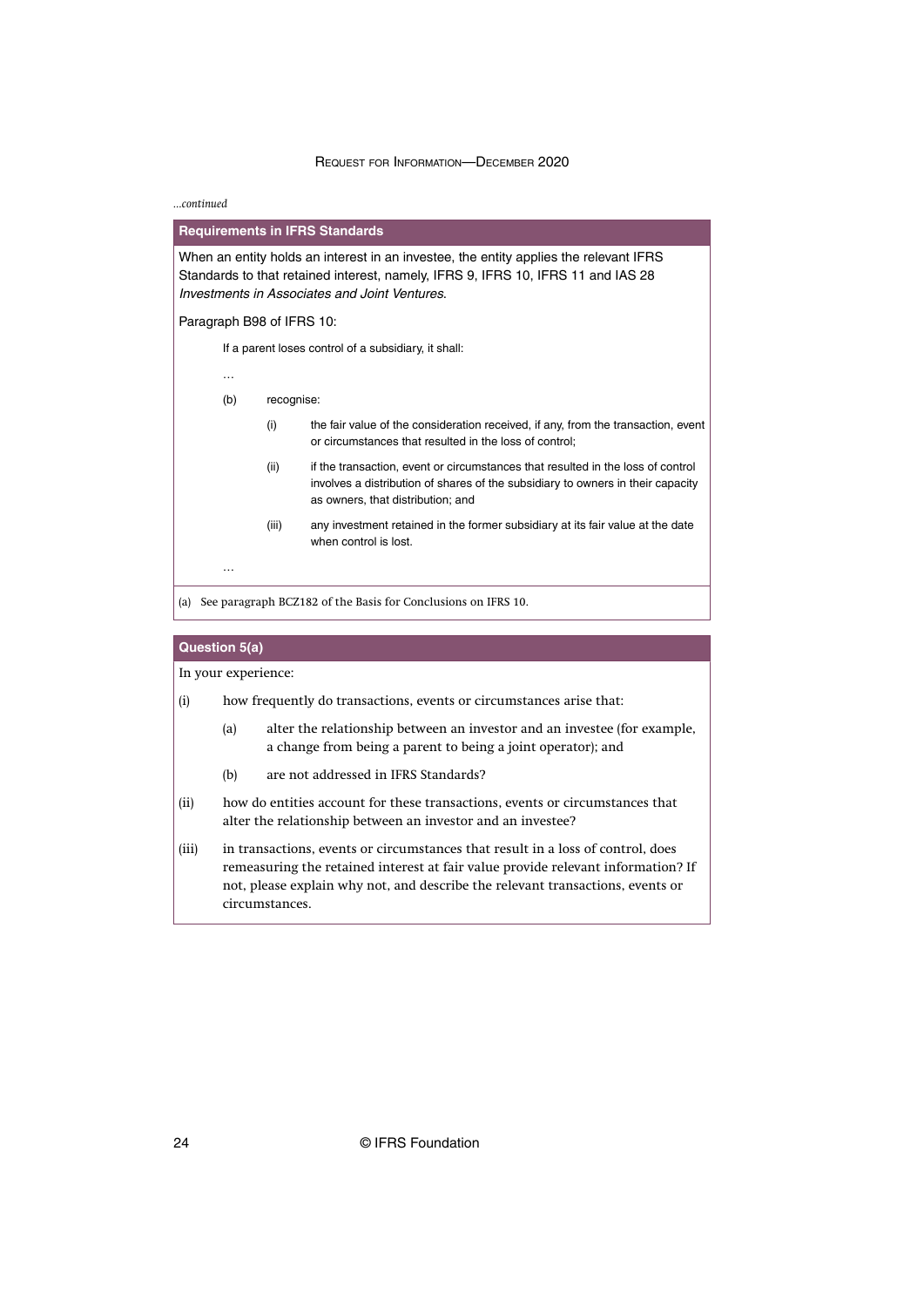#### **Accounting requirements—Partial acquisition of a subsidiary that does not constitute a business**

| <b>Feedback</b>                                                                                                                                                                                                                                                                                                                                                                                                                                                                                                                                                                                                                                                    |                                                                                                                                                                      |                                                                                             | <b>Analysis</b>                                                                                                                                                                                                                                                                                                                                                                                                                                                                                                                                        |  |
|--------------------------------------------------------------------------------------------------------------------------------------------------------------------------------------------------------------------------------------------------------------------------------------------------------------------------------------------------------------------------------------------------------------------------------------------------------------------------------------------------------------------------------------------------------------------------------------------------------------------------------------------------------------------|----------------------------------------------------------------------------------------------------------------------------------------------------------------------|---------------------------------------------------------------------------------------------|--------------------------------------------------------------------------------------------------------------------------------------------------------------------------------------------------------------------------------------------------------------------------------------------------------------------------------------------------------------------------------------------------------------------------------------------------------------------------------------------------------------------------------------------------------|--|
| Some stakeholders are unsure how an<br>investor should account for a transaction in<br>which an investor acquires control of a<br>subsidiary that does not constitute a<br>business, as defined by IFRS 3. In<br>particular, stakeholders want to understand<br>whether the investor should recognise a<br>non-controlling interest for equity not<br>attributable to the parent. The feedback<br>indicates that two accounting practices have<br>developed:<br>(a)<br>the method described in<br>paragraph 2 of IFRS 3-allocating<br>the consideration paid to the<br>identifiable assets and liabilities<br>acquired based on their relative fair<br>values; and |                                                                                                                                                                      |                                                                                             | IFRS 3, which requires recognition of a non-<br>controlling interest, applies to acquirees.<br>'Acquiree' is defined as the business or<br>businesses over which the acquirer obtains<br>control in a business combination. IFRS 3<br>applies only to the acquisition of a business<br>or businesses.<br>IFRS 10 requires a parent to consolidate all<br>its subsidiaries and defines non-controlling<br>interests as equity in a subsidiary not<br>attributable, directly or indirectly, to a parent.<br>A subsidiary need not constitute a business. |  |
| (b)                                                                                                                                                                                                                                                                                                                                                                                                                                                                                                                                                                                                                                                                |                                                                                                                                                                      | the acquisition method in IFRS 3<br>-including recognition of<br>non-controlling interests. |                                                                                                                                                                                                                                                                                                                                                                                                                                                                                                                                                        |  |
|                                                                                                                                                                                                                                                                                                                                                                                                                                                                                                                                                                                                                                                                    |                                                                                                                                                                      | <b>Requirements in IFRS Standards</b>                                                       |                                                                                                                                                                                                                                                                                                                                                                                                                                                                                                                                                        |  |
| Paragraph 19 of IFRS 3:                                                                                                                                                                                                                                                                                                                                                                                                                                                                                                                                                                                                                                            |                                                                                                                                                                      |                                                                                             |                                                                                                                                                                                                                                                                                                                                                                                                                                                                                                                                                        |  |
| For each business combination, the acquirer shall measure at the acquisition date<br>components of non-controlling interests in the acquiree that are present ownership interests<br>and entitle their holders to a proportionate share of the entity's net assets in the event of<br>liquidation at either:                                                                                                                                                                                                                                                                                                                                                       |                                                                                                                                                                      |                                                                                             |                                                                                                                                                                                                                                                                                                                                                                                                                                                                                                                                                        |  |
|                                                                                                                                                                                                                                                                                                                                                                                                                                                                                                                                                                                                                                                                    | (a)<br>fair value; or                                                                                                                                                |                                                                                             |                                                                                                                                                                                                                                                                                                                                                                                                                                                                                                                                                        |  |
|                                                                                                                                                                                                                                                                                                                                                                                                                                                                                                                                                                                                                                                                    | (b)<br>the present ownership instruments' proportionate share in the recognised amounts of<br>the acquiree's identifiable net assets.                                |                                                                                             |                                                                                                                                                                                                                                                                                                                                                                                                                                                                                                                                                        |  |
|                                                                                                                                                                                                                                                                                                                                                                                                                                                                                                                                                                                                                                                                    | All other components of non-controlling interests shall be measured at their acquisition-date<br>fair values, unless another measurement basis is required by IFRSs. |                                                                                             |                                                                                                                                                                                                                                                                                                                                                                                                                                                                                                                                                        |  |
|                                                                                                                                                                                                                                                                                                                                                                                                                                                                                                                                                                                                                                                                    | Paragraph 2 of IFRS 3 states that IFRS 3 does not apply to the acquisition of an asset or<br>a group of assets that does not constitute a business.                  |                                                                                             |                                                                                                                                                                                                                                                                                                                                                                                                                                                                                                                                                        |  |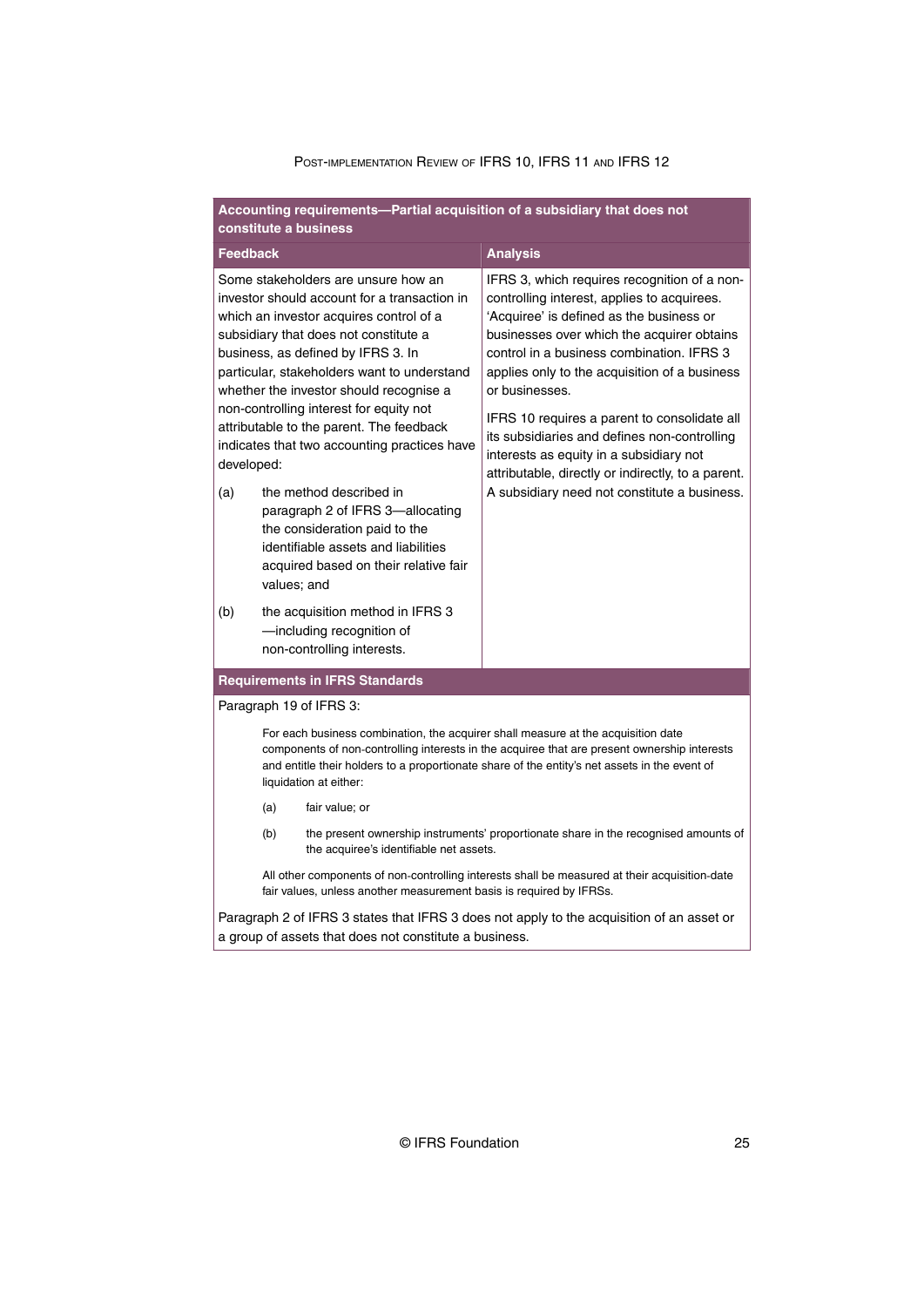|      | <b>Question 5(b)</b> |                                                                                                                                                                                                                                                                      |  |
|------|----------------------|----------------------------------------------------------------------------------------------------------------------------------------------------------------------------------------------------------------------------------------------------------------------|--|
|      | In your experience:  |                                                                                                                                                                                                                                                                      |  |
| (i)  |                      | how do entities account for transactions in which an investor acquires control<br>of a subsidiary that does not constitute a business, as defined in IFRS 3? Does the<br>investor recognise a non-controlling interest for equity not attributable to the<br>parent? |  |
| (ii) |                      | how frequently do these transactions occur?                                                                                                                                                                                                                          |  |

26 © IFRS Foundation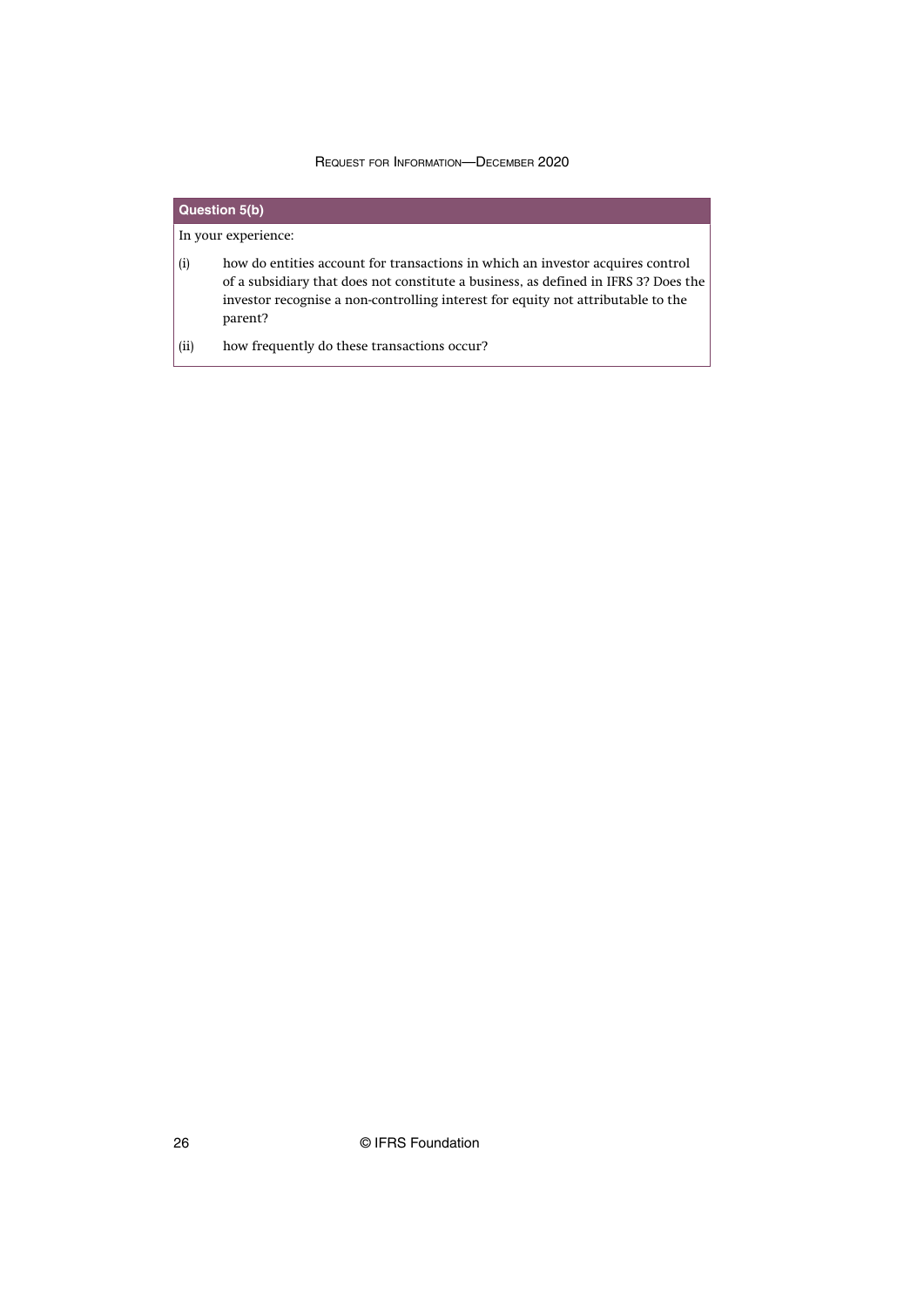## <span id="page-27-0"></span>**IFRS 11 Joint Arrangements**

IFRS 11 establishes principles for financial reporting by entities that have an interest in arrangements that are controlled jointly. An investor that is party to a joint arrangement determines whether the arrangement is a joint venture or a joint operation by assessing the rights and obligations of the parties to the arrangement. 27

| Collaborative arrangements outside the scope of IFRS 11                                                                                                                                                                                                                                                                                                                                                                                                                                                                                                                                                                                                                                                                          |                                                                                                                                                                                                                                                                                                                                                                                                                                                                                            |  |  |
|----------------------------------------------------------------------------------------------------------------------------------------------------------------------------------------------------------------------------------------------------------------------------------------------------------------------------------------------------------------------------------------------------------------------------------------------------------------------------------------------------------------------------------------------------------------------------------------------------------------------------------------------------------------------------------------------------------------------------------|--------------------------------------------------------------------------------------------------------------------------------------------------------------------------------------------------------------------------------------------------------------------------------------------------------------------------------------------------------------------------------------------------------------------------------------------------------------------------------------------|--|--|
| <b>Feedback</b>                                                                                                                                                                                                                                                                                                                                                                                                                                                                                                                                                                                                                                                                                                                  | <b>Analysis</b>                                                                                                                                                                                                                                                                                                                                                                                                                                                                            |  |  |
| Some stakeholders said that IFRS<br>Standards do not provide sufficient<br>accounting requirements for all types of<br>collaborative arrangements, such as<br>arrangements in which two or more parties<br>manage activities together but which do not<br>qualify as joint arrangements as defined in<br>IFRS 11 because of a lack of joint control.<br>For example, parties to a collaborative<br>arrangement may exercise significant<br>influence over the arrangement. In such a<br>situation, an entity would apply the equity<br>method in accordance with IAS 28.<br>However, some stakeholders said<br>accounting outcomes similar to those for<br>joint operations would more faithfully<br>represent the arrangements. | IFRS 11 carried forward the two<br>characteristics required by IAS 31 for an<br>arrangement to be deemed a 'joint venture':<br>(a)<br>a contractual arrangement that<br>binds the parties to the arrange-<br>ment; and<br>(b)<br>a contractual arrangement that<br>establishes that two or more of<br>those parties have joint control of<br>the arrangement.<br>Collaborative arrangements such as those<br>described are outside the scope of IFRS 11<br>due to a lack of joint control. |  |  |
| <b>Requirements in IFRS Standards</b>                                                                                                                                                                                                                                                                                                                                                                                                                                                                                                                                                                                                                                                                                            |                                                                                                                                                                                                                                                                                                                                                                                                                                                                                            |  |  |
| Paragraphs 3-5 of IFRS 11:                                                                                                                                                                                                                                                                                                                                                                                                                                                                                                                                                                                                                                                                                                       |                                                                                                                                                                                                                                                                                                                                                                                                                                                                                            |  |  |
| This IFRS shall be applied by all entities that are a party to a joint arrangement.                                                                                                                                                                                                                                                                                                                                                                                                                                                                                                                                                                                                                                              |                                                                                                                                                                                                                                                                                                                                                                                                                                                                                            |  |  |
| A joint arrangement is an arrangement of which two or more parties have joint control.                                                                                                                                                                                                                                                                                                                                                                                                                                                                                                                                                                                                                                           |                                                                                                                                                                                                                                                                                                                                                                                                                                                                                            |  |  |
| A joint arrangement has the following characteristics:                                                                                                                                                                                                                                                                                                                                                                                                                                                                                                                                                                                                                                                                           |                                                                                                                                                                                                                                                                                                                                                                                                                                                                                            |  |  |
| The parties are bound by a contractual arrangement<br>(a)                                                                                                                                                                                                                                                                                                                                                                                                                                                                                                                                                                                                                                                                        |                                                                                                                                                                                                                                                                                                                                                                                                                                                                                            |  |  |
| (b)<br>The contractual arrangement gives two or more of those parties joint control of the<br>arrangement                                                                                                                                                                                                                                                                                                                                                                                                                                                                                                                                                                                                                        |                                                                                                                                                                                                                                                                                                                                                                                                                                                                                            |  |  |

## **Collaborative arrangements outside the scope of IFRS 11**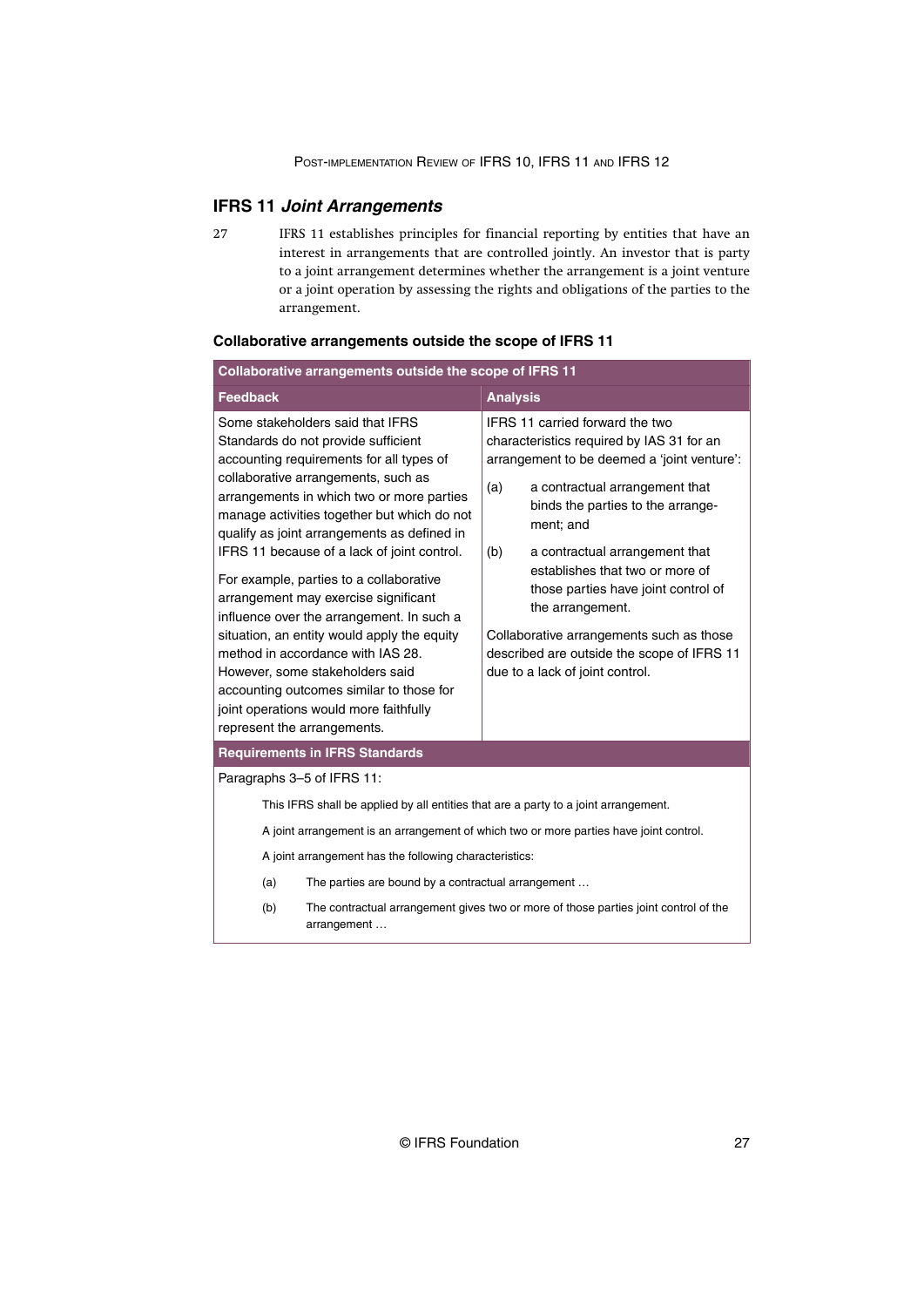## **Question 6** In your experience: (a) how widespread are collaborative arrangements that do not meet the IFRS 11 definition of 'joint arrangement' because the parties to the arrangement do not have joint control? Please provide a description of the features of these collaborative arrangements, including whether they are structured through a separate legal vehicle. (b) how do entities that apply IFRS Standards account for such collaborative arrangements? Is the accounting a faithful representation of the arrangement and why?

28 © IFRS Foundation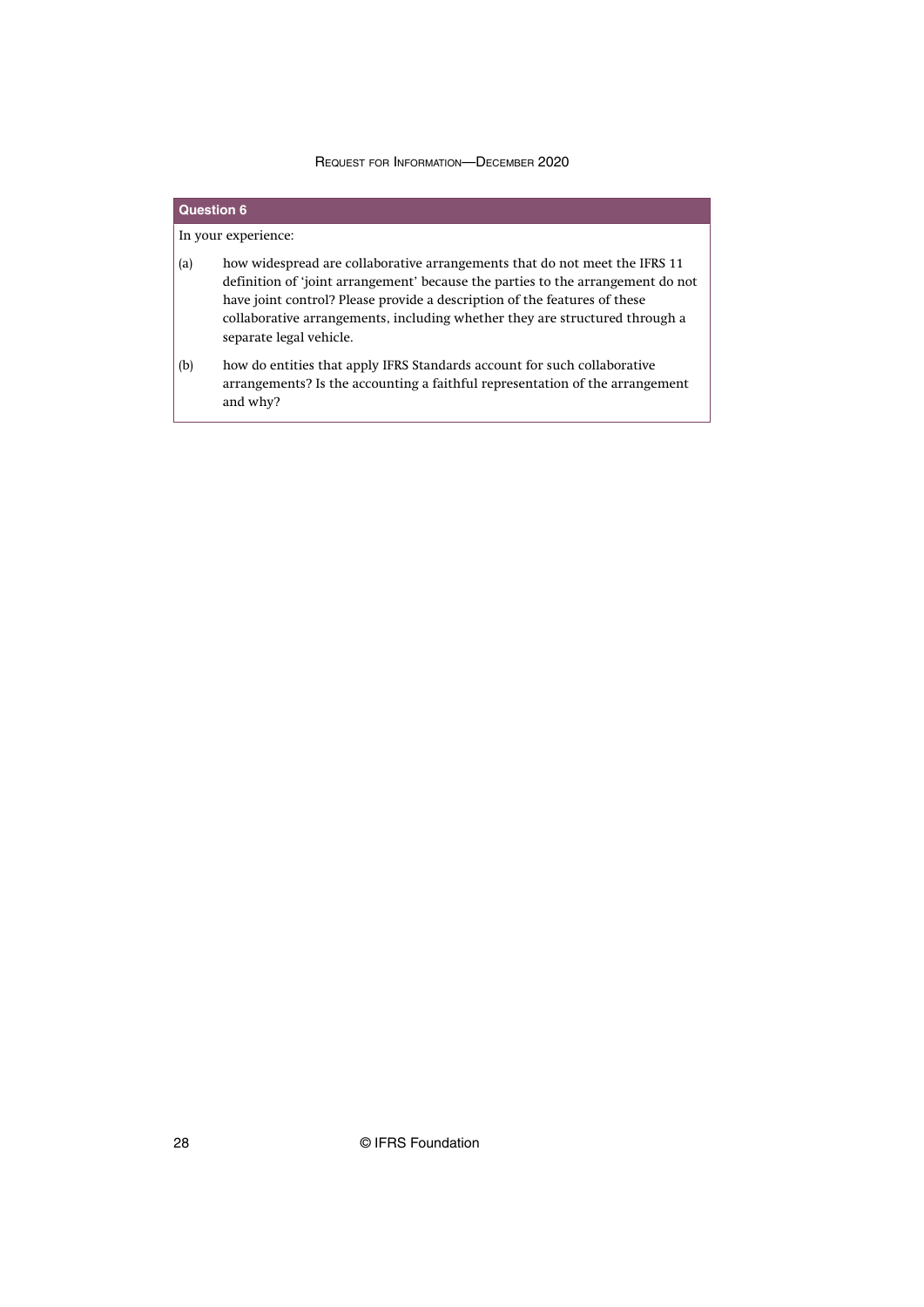#### <span id="page-29-0"></span>**Classifying joint arrangements**

| <b>Classifying joint arrangements</b>                                                                                                                                                                                                                                                                                                           |                                                                                                                                                                                                                                                                                                                                                                                                                                                                                                                                                                                                                                                                                                                                                                                     |  |  |
|-------------------------------------------------------------------------------------------------------------------------------------------------------------------------------------------------------------------------------------------------------------------------------------------------------------------------------------------------|-------------------------------------------------------------------------------------------------------------------------------------------------------------------------------------------------------------------------------------------------------------------------------------------------------------------------------------------------------------------------------------------------------------------------------------------------------------------------------------------------------------------------------------------------------------------------------------------------------------------------------------------------------------------------------------------------------------------------------------------------------------------------------------|--|--|
| <b>Feedback</b>                                                                                                                                                                                                                                                                                                                                 | <b>Analysis</b>                                                                                                                                                                                                                                                                                                                                                                                                                                                                                                                                                                                                                                                                                                                                                                     |  |  |
| Some stakeholders said classifying joint<br>arrangements as either joint operations or<br>joint ventures can require significant<br>judgement, which they believed can be<br>burdensome. In the view of these<br>stakeholders, the requirements in IFRS 11<br>regarding the classification of joint<br>arrangements should be simpler to apply. | IFRS 11 requires a joint arrangement that is<br>not structured through a separate vehicle to<br>be classified as a joint operation. In<br>developing IFRS 11 the Board's view was<br>that the accounting for joint arrangements<br>should reflect the rights and obligations the<br>parties have as a result of their interests in<br>the arrangements, regardless of the<br>structures or legal forms of those<br>arrangements.<br>Applying IFRS 11, a joint arrangement<br>structured through a separate vehicle is<br>classified as a joint operation in specified<br>circumstances based on other facts and<br>circumstances, such as the activities of the<br>joint arrangement having the primary<br>function of providing output to the parties of<br>the joint arrangement. |  |  |
| <b>Requirements in IFRS Standards</b>                                                                                                                                                                                                                                                                                                           |                                                                                                                                                                                                                                                                                                                                                                                                                                                                                                                                                                                                                                                                                                                                                                                     |  |  |

Paragraph 14 of IFRS 11:

An entity shall determine the type of joint arrangement in which it is involved. The classification of a joint arrangement as a joint operation or a joint venture depends upon the rights and obligations of the parties to the arrangement.

Paragraphs B31 of IFRS 11:

When the activities of an arrangement are primarily designed for the provision of output to the parties, this indicates that the parties have rights to substantially all the economic benefits of the assets of the arrangement. The parties to such arrangements often ensure their access to the outputs provided by the arrangement by preventing the arrangement from selling output to third parties.

#### **Question 7**

- (a) how frequently does a party to a joint arrangement need to consider other facts and circumstances to determine the classification of the joint arrangement after having considered the legal form and the contractual arrangement?
- (b) to what extent does applying paragraphs B29–B32 of IFRS 11 enable an investor to determine the classification of a joint arrangement based on 'other facts and circumstances'? Are there other factors that may be relevant to the classification that are not included in paragraphs B29–B32 of IFRS 11?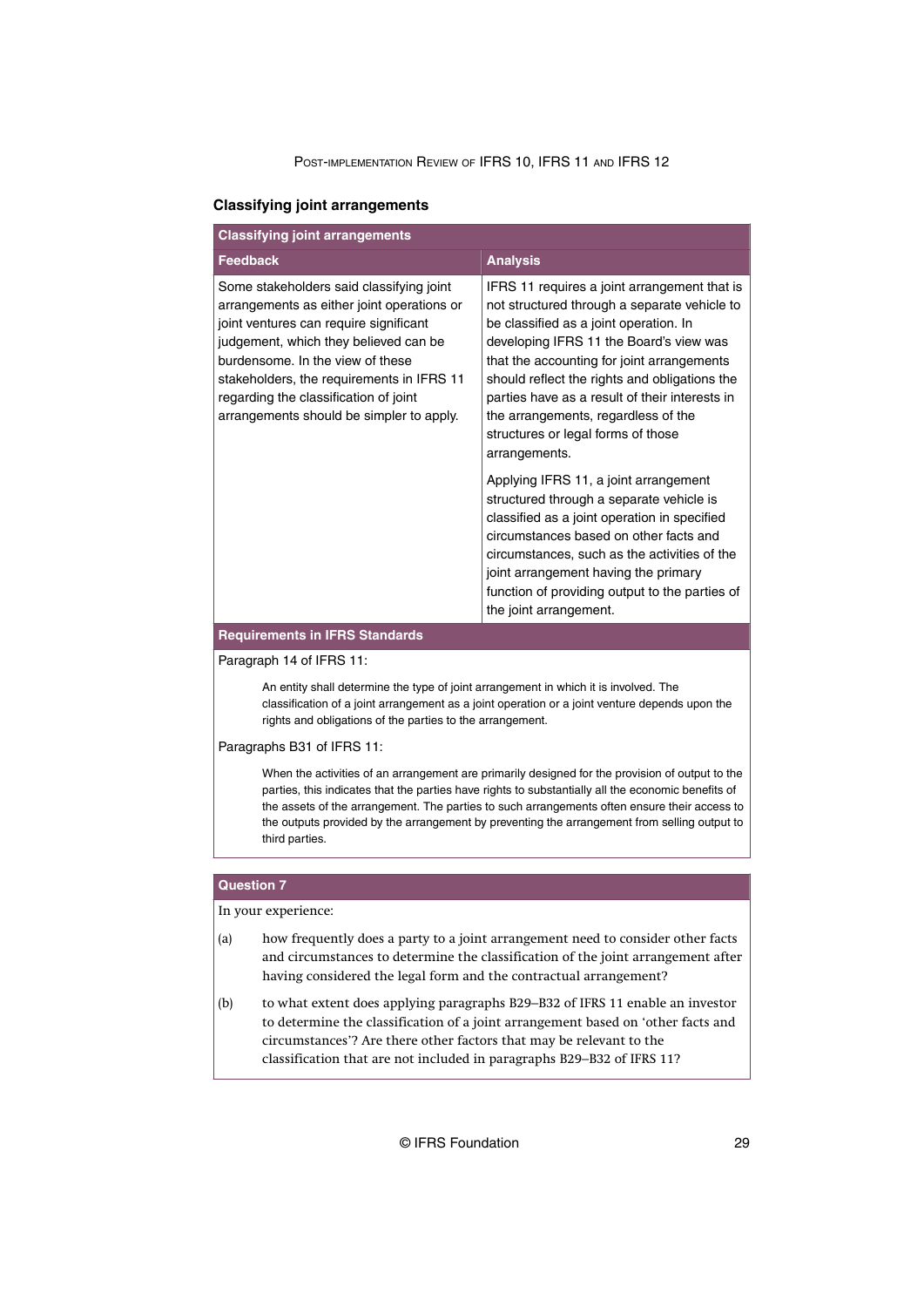## <span id="page-30-0"></span>**Accounting requirements for joint operations**

| Accounting requirements for joint operations                                                                                                                                                                                                                                                                                                                                                                                                                                                                 |                                                                                                                                                                                                                                                                                                                                                                                                                                                                                                                                                                                                                                                                                                                                                                                                                                                                                                                                                                                                                                             |  |  |
|--------------------------------------------------------------------------------------------------------------------------------------------------------------------------------------------------------------------------------------------------------------------------------------------------------------------------------------------------------------------------------------------------------------------------------------------------------------------------------------------------------------|---------------------------------------------------------------------------------------------------------------------------------------------------------------------------------------------------------------------------------------------------------------------------------------------------------------------------------------------------------------------------------------------------------------------------------------------------------------------------------------------------------------------------------------------------------------------------------------------------------------------------------------------------------------------------------------------------------------------------------------------------------------------------------------------------------------------------------------------------------------------------------------------------------------------------------------------------------------------------------------------------------------------------------------------|--|--|
| <b>Feedback</b>                                                                                                                                                                                                                                                                                                                                                                                                                                                                                              | <b>Analysis</b>                                                                                                                                                                                                                                                                                                                                                                                                                                                                                                                                                                                                                                                                                                                                                                                                                                                                                                                                                                                                                             |  |  |
| Some stakeholders asked about cases in<br>which joint operators are committed to<br>buying a share of output that differs from                                                                                                                                                                                                                                                                                                                                                                               | The Committee has published a number of<br>agenda decisions on the accounting for<br>interests in joint operations.                                                                                                                                                                                                                                                                                                                                                                                                                                                                                                                                                                                                                                                                                                                                                                                                                                                                                                                         |  |  |
| their share of ownership in the joint<br>operation. The stakeholders asked:<br>for the basis on which a joint<br>(a)                                                                                                                                                                                                                                                                                                                                                                                         | In March 2015 the Committee noted the<br>importance of understanding why a joint<br>operator's share of output purchased differs<br>from the ownership interest in the joint<br>operation in determining the appropriate<br>accounting as required by paragraph 20 of                                                                                                                                                                                                                                                                                                                                                                                                                                                                                                                                                                                                                                                                                                                                                                       |  |  |
| operator determines its share of<br>jointly held assets and jointly<br>incurred liabilities; and                                                                                                                                                                                                                                                                                                                                                                                                             |                                                                                                                                                                                                                                                                                                                                                                                                                                                                                                                                                                                                                                                                                                                                                                                                                                                                                                                                                                                                                                             |  |  |
| how an entity accounts for a<br>(b)<br>difference between the amount<br>of assets and liabilities initially<br>recognised and the equity that was<br>contributed initially.                                                                                                                                                                                                                                                                                                                                  | <b>IFRS 11.</b>                                                                                                                                                                                                                                                                                                                                                                                                                                                                                                                                                                                                                                                                                                                                                                                                                                                                                                                                                                                                                             |  |  |
| Some stakeholders discussed situations in<br>which a joint operator enters into an<br>agreement on behalf of the joint operation,<br>and expressed the view that the liabilities<br>recognised by the joint operator should<br>reflect its primary responsibility and take<br>into consideration both the contractual<br>agreement with the third party supplier and<br>the agreement with the joint operation or the<br>other operators to reflect the expected<br>economic exposure of the joint operator. | In March 2019 the Committee said the<br>liabilities a joint operator recognises include<br>those for which it has primary responsibility.<br>The Committee said identifying the liabilities<br>a joint operator incurred and those incurred<br>jointly requires an assessment of the terms<br>and conditions in all contractual agreements<br>that relate to the joint operation, including<br>consideration of the laws pertaining to those<br>agreements.<br>When a joint operator has primary<br>responsibility for a liability, the joint operator<br>recognises that liability in its financial<br>statements, applying paragraph 20 of<br>IFRS 11, and determines whether and how<br>it should recognise a corresponding right to<br>recover amounts from the other joint<br>operators. This accounting makes clear that<br>although the joint operator may have a right<br>to recover from other joint operators, it<br>would be obliged to meet its primary<br>responsibility even if it failed to recover<br>from those operators. |  |  |

*continued...*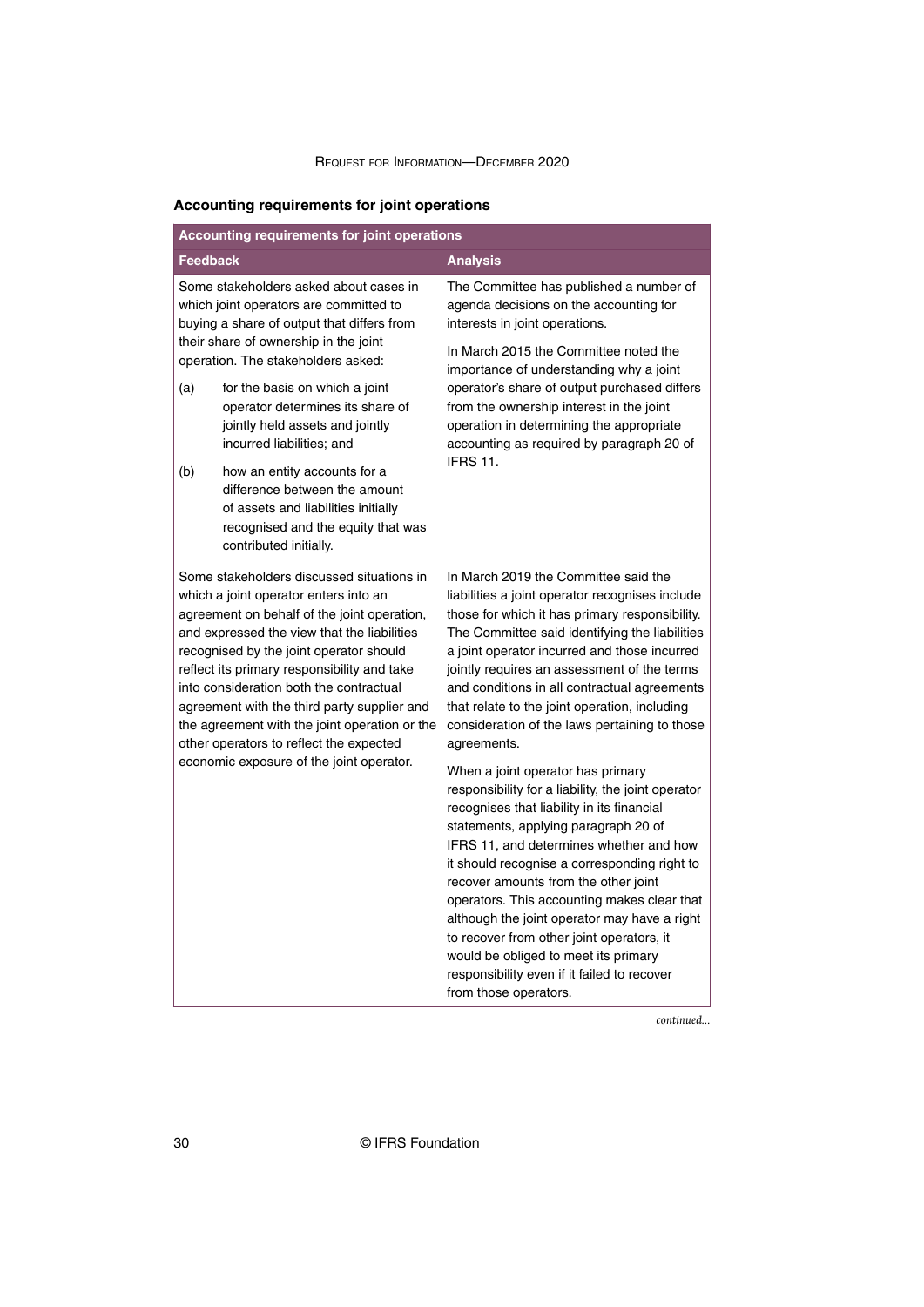*...continued*

| <b>Requirements in IFRS Standards</b> |                                                                                    |                                                                                        |  |
|---------------------------------------|------------------------------------------------------------------------------------|----------------------------------------------------------------------------------------|--|
| Paragraph 20 of IFRS 11:              |                                                                                    |                                                                                        |  |
|                                       | A joint operator shall recognise in relation to its interest in a joint operation: |                                                                                        |  |
|                                       | (a)<br>its assets, including its share of any assets held jointly;                 |                                                                                        |  |
|                                       | (b)                                                                                | its liabilities, including its share of any liabilities incurred jointly;              |  |
|                                       | (c)                                                                                | its revenue from the sale of its share of the output arising from the joint operation; |  |
|                                       | (d)                                                                                | its share of the revenue from the sale of the output by the joint operation; and       |  |
|                                       | (e)<br>its expenses, including its share of expenses incurred jointly.             |                                                                                        |  |
|                                       |                                                                                    |                                                                                        |  |

## **Question 8**

- (a) to what extent does applying the requirements in IFRS 11 enable a joint operator to report its assets, liabilities, revenue and expenses in a relevant and faithful manner?
- (b) are there situations in which a joint operator cannot so report? If so, please describe these situations and explain why the report fails to constitute a relevant and faithful representation of the joint operator's assets, liabilities, revenue and expenses.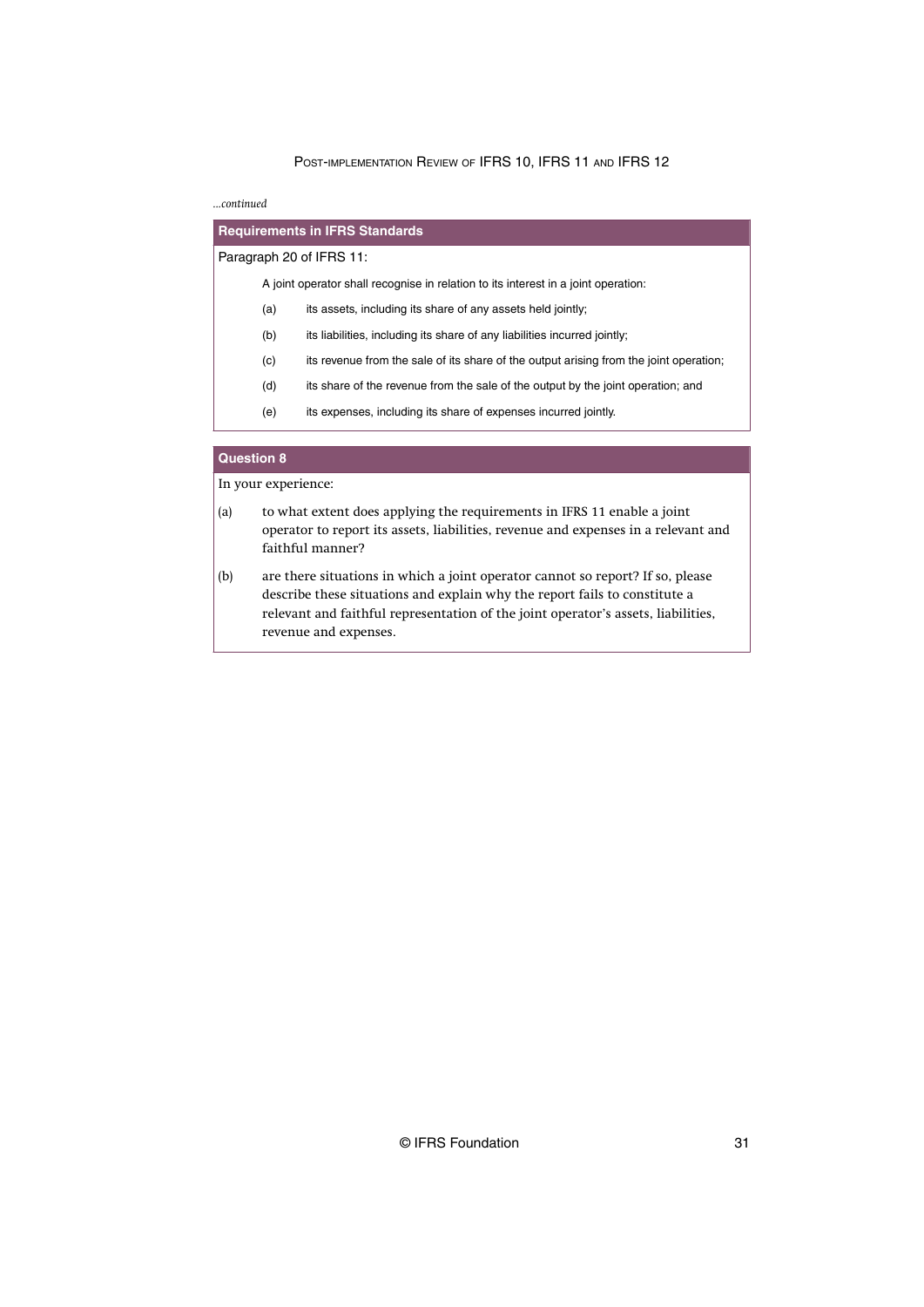## <span id="page-32-0"></span>**IFRS 12 Disclosure of Interests in Other Entities**

IFRS 12 sets out disclosure requirements for an entity's interests in subsidiaries, joint arrangements, associates and unconsolidated structured entities, and the risks associated with these interests. 28

## **Disclosure of interests in other entities**

| Disclosure of interests in other entities                                                                                                                                                                                                                                                                           |                                                                                                                                                           |                                                                                                                                                                                                                   |                                                                                                                                                                                                                                                                                                                                                                                                                                                    |
|---------------------------------------------------------------------------------------------------------------------------------------------------------------------------------------------------------------------------------------------------------------------------------------------------------------------|-----------------------------------------------------------------------------------------------------------------------------------------------------------|-------------------------------------------------------------------------------------------------------------------------------------------------------------------------------------------------------------------|----------------------------------------------------------------------------------------------------------------------------------------------------------------------------------------------------------------------------------------------------------------------------------------------------------------------------------------------------------------------------------------------------------------------------------------------------|
| <b>Feedback</b>                                                                                                                                                                                                                                                                                                     |                                                                                                                                                           | <b>Analysis</b>                                                                                                                                                                                                   |                                                                                                                                                                                                                                                                                                                                                                                                                                                    |
| Some stakeholders asked for additional<br>information including:<br>disclosure of the composition of<br>(a)<br>non-controlling interests (such as<br>to which subsidiaries the interest                                                                                                                             |                                                                                                                                                           | The Board's objective in developing IFRS 12<br>was to respond to requests from users of<br>financial statements to improve the disclosure<br>requirements on a reporting entity's interests<br>in other entities. |                                                                                                                                                                                                                                                                                                                                                                                                                                                    |
|                                                                                                                                                                                                                                                                                                                     | relates);                                                                                                                                                 |                                                                                                                                                                                                                   | The objective of IFRS 12 is to:                                                                                                                                                                                                                                                                                                                                                                                                                    |
| (b)                                                                                                                                                                                                                                                                                                                 | disclosure of the proportionate<br>share of operating cash flows<br>attributable to material                                                              | evaluate:                                                                                                                                                                                                         | require an entity to disclose information that<br>enables users of its financial statements to                                                                                                                                                                                                                                                                                                                                                     |
| (c)                                                                                                                                                                                                                                                                                                                 | non-controlling interests;<br>information on restrictions on                                                                                              | (a)                                                                                                                                                                                                               | the nature of, and the risks associated<br>with, its interests in other entities; and                                                                                                                                                                                                                                                                                                                                                              |
|                                                                                                                                                                                                                                                                                                                     | paying dividends, dividend traps,<br>the tax consequences of<br>distributions and the subordination<br>of debt in subsidiaries; and                       | (b)                                                                                                                                                                                                               | the effects of those interests on its<br>financial position, financial perform-<br>ance and cash flows. <sup>(a)</sup>                                                                                                                                                                                                                                                                                                                             |
| (d)                                                                                                                                                                                                                                                                                                                 | greater disaggregation of assets<br>and liabilities held by subsidiaries<br>with material non-controlling<br>interests, associates and joint<br>ventures. |                                                                                                                                                                                                                   | Summarised financial information about<br>subsidiaries with material non-controlling<br>interests is intended to help users of financial<br>statements predict future cash flows attributa-<br>ble to those with claims against the entity<br>including those holding the non-controlling                                                                                                                                                          |
| In contrast, other stakeholders found<br>some of the requirements in IFRS 12<br>excessive. For example, some questioned<br>the need to provide information about<br>subsidiaries with significant<br>non-controlling interests, because the<br>group controls the assets and is<br>responsible for the liabilities. |                                                                                                                                                           | interests.                                                                                                                                                                                                        | The Board also sought to develop require-<br>ments on the risks to which an entity is<br>exposed through its involvement with<br>structured entities, including those it has<br>sponsored. The requirements were developed<br>to respond to concerns that financial<br>statements lacked information about the risks<br>arising from structured entities, including<br>structured entities that provide investment<br>and securitisation services. |

*continued...*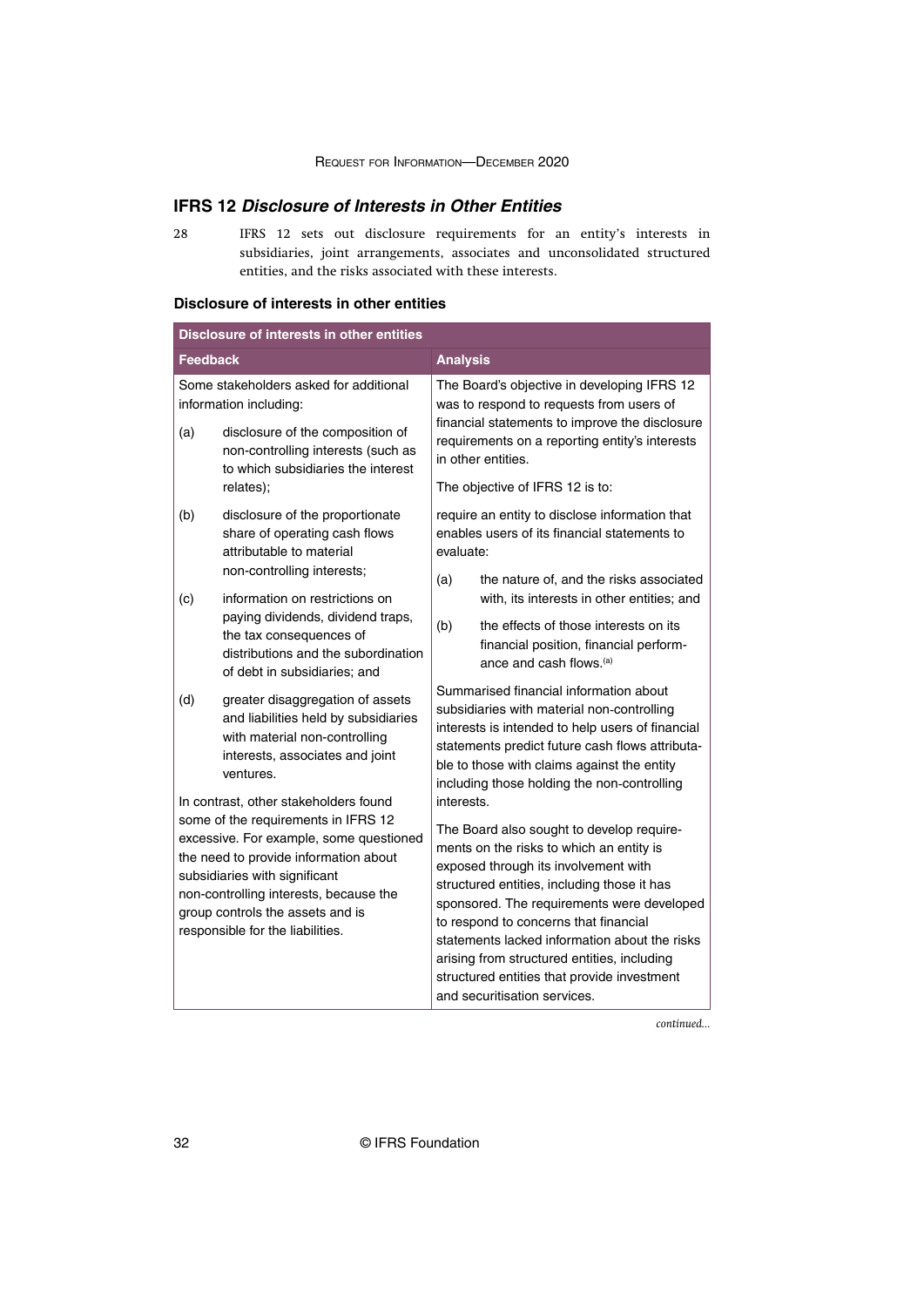#### *...continued*

| Disclosure of interests in other entities                                                                           |                                                                                                                 |                                                                                                                                                                                                                           |  |
|---------------------------------------------------------------------------------------------------------------------|-----------------------------------------------------------------------------------------------------------------|---------------------------------------------------------------------------------------------------------------------------------------------------------------------------------------------------------------------------|--|
| <b>Feedback</b>                                                                                                     |                                                                                                                 | <b>Analysis</b>                                                                                                                                                                                                           |  |
| Some stakeholders have found it<br>challenging to apply requirements in<br>IFRS 12, for example, those relating to: |                                                                                                                 | When applying IFRS 12, an entity shall<br>consider the level of detail necessary to<br>satisfy the objective of IFRS 12. Financial                                                                                        |  |
| (a)                                                                                                                 | applying the definition of<br>structured entities and identifying<br>unconsolidated structured entities;<br>and | information should be disclosed separately for<br>each joint arrangement and associate that is<br>individually material, and in aggregate for joint<br>arrangements and associates that are not<br>individually material. |  |
| (b)                                                                                                                 | obtaining the information required<br>for disclosures.                                                          | Guidance on the appropriate level of<br>aggregation and detail is available in IFRS<br>Standards and in IFRS Practice<br>Statement 2 Making Materiality Judgements.                                                       |  |
|                                                                                                                     |                                                                                                                 | 7. Achiel contribution in 1994, and international component contribution of a contribution of the contribution                                                                                                            |  |

(a) Other entities include subsidiaries, joint arrangements, associates and unconsolidated structured entities.

#### **Question 9**

- (a) to what extent do the IFRS 12 disclosure requirements assist an entity to meet the objective of IFRS 12, especially the new requirements introduced by IFRS 12 (for example the requirements for summarised information for each material joint venture or associate)?
- (b) do the IFRS 12 disclosure requirements help an entity determine the level of detail necessary to satisfy the objective of IFRS 12 so that useful information is not obscured by either the inclusion of a large amount of detail or the aggregation of items that have different characteristics?
- (c) what additional information that is not required by IFRS 12, if any, would be useful to meet the objective of IFRS 12? If there is such information, why and how would it be used? Please provide suggestions on how such information could be disclosed.
- (d) does IFRS 12 require information to be provided that is not useful to meet the objective of IFRS 12? If yes, please specify the information that you consider unnecessary, why it is unnecessary and what requirements in IFRS 12 give rise to the provision of this information.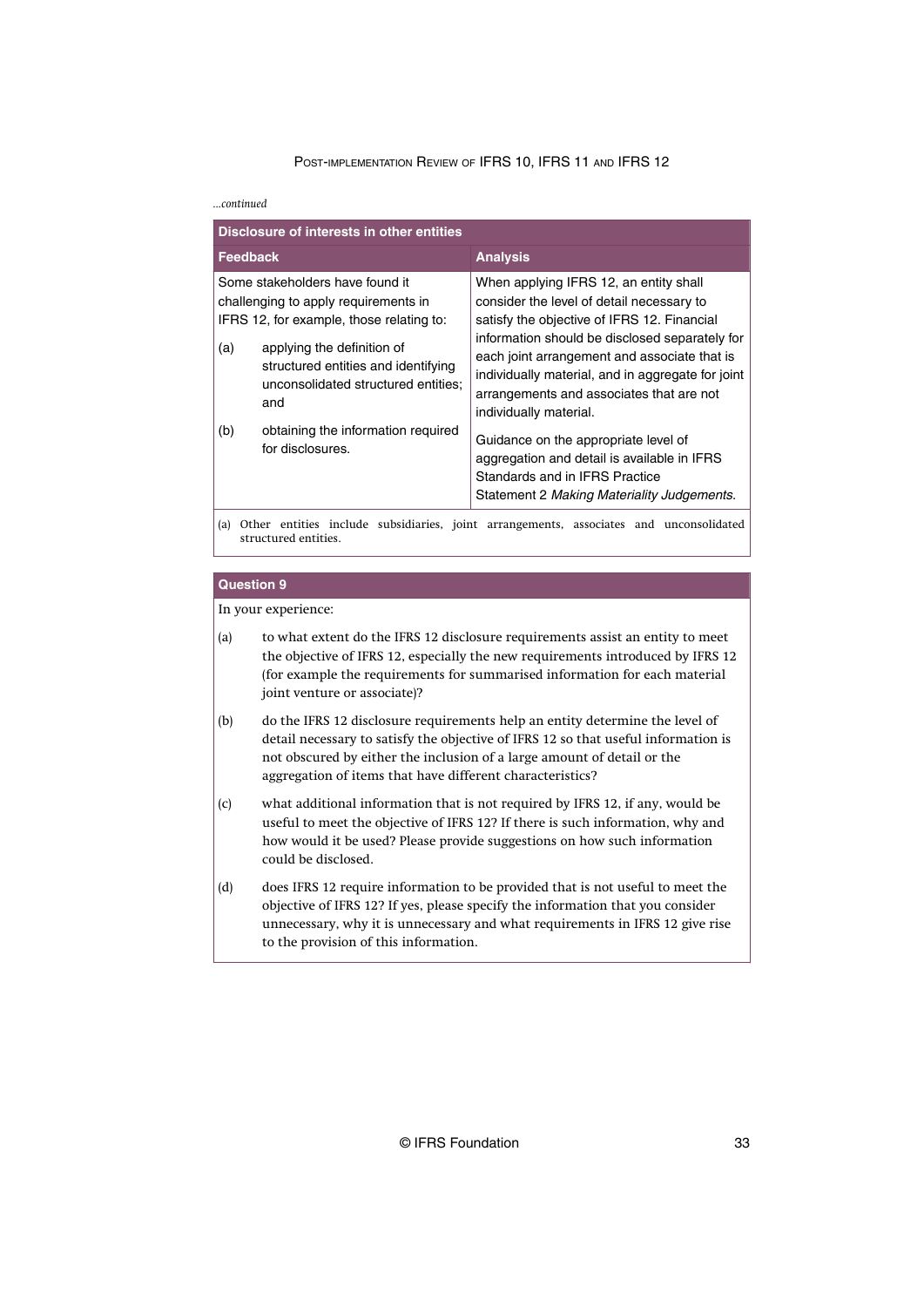## <span id="page-34-0"></span>**Other topics**

As part of the first phase of this Post-implementation Review, some stakeholders raised questions about how IFRS 10 and IFRS 11 interact with other IFRS Standards, for example, with regard to the accounting for transactions involving the sale of a subsidiary to a customer.<sup>5</sup> 29

## **Question 10**

Are there topics not addressed in this Request for Information, including those arising from the interaction of IFRS 10 and IFRS 11 and other IFRS Standards, that you consider to be relevant to this Post-implementation Review? If so, please explain the topic and why you think it should be addressed in the Post-implementation Review.

<sup>5</sup> See [Agenda Paper 12A](https://cdn.ifrs.org/-/media/feature/meetings/2020/june/iasb/ap12a-maintenance-and-consistent-application.pdf) for the June 2020 Board meeting.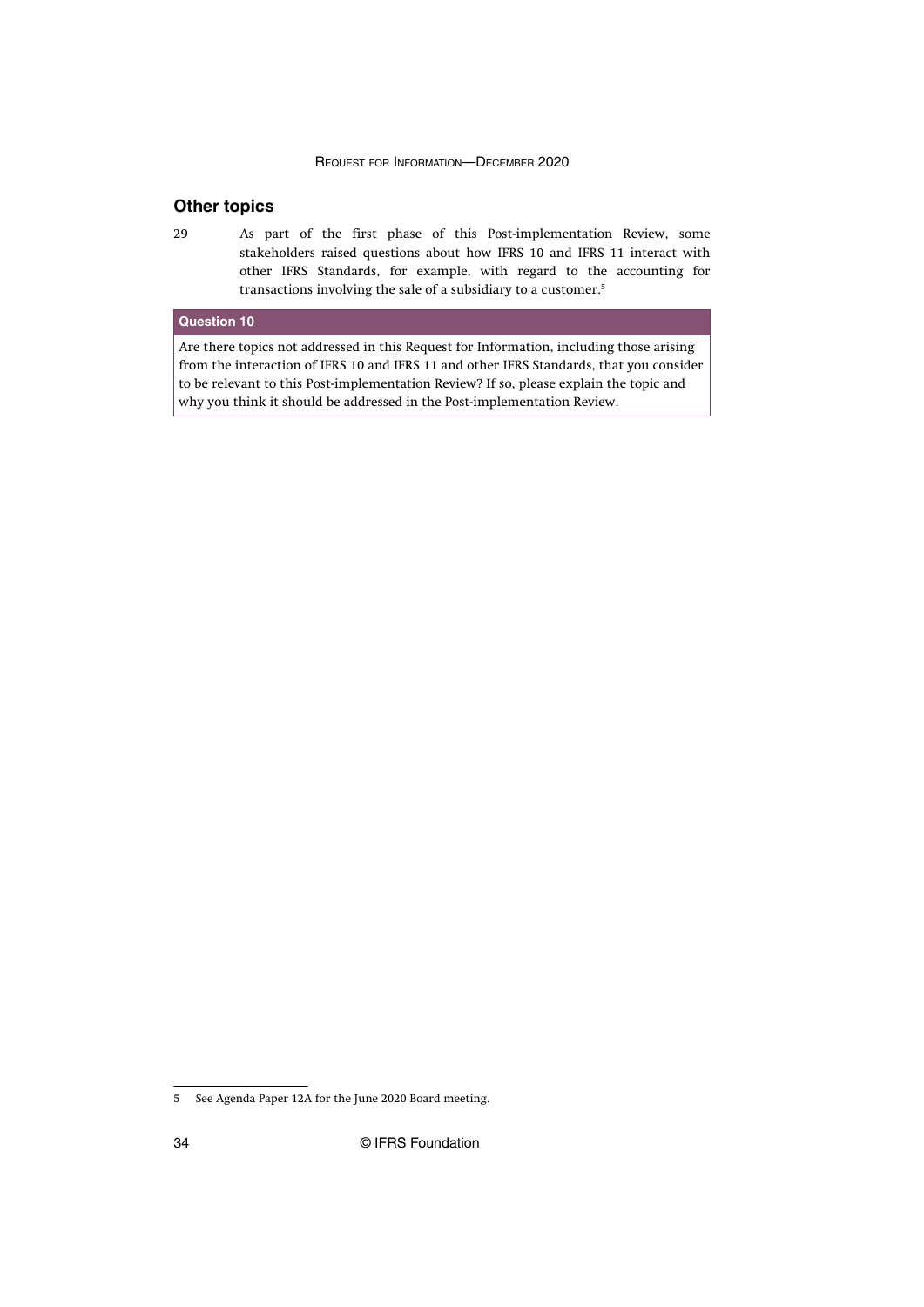## <span id="page-35-0"></span>**Appendix—Background to IFRS 10 Consolidated Financial Statements, IFRS 11 Joint Arrangements and IFRS 12 Disclosure of Interests in Other Entities**

## **IFRS 10 Consolidated Financial Statements**

- IFRS 10 *Consolidated Financial Statements* establishes principles for presenting and preparing consolidated financial statements when an entity controls one or more other entities.  $A<sub>1</sub>$
- In 2011, the Board issued IFRS 10 to reduce the diversity in practice arising from entities applying IAS 27 *Consolidated and Separate Financial Statements* and SIC-12 *Consolidation—Special Purpose Entities*. A2
- IAS 27 required the consolidation of entities that are controlled by the parent. IAS 27 defined control as the power to govern the financial and operating policies of an entity to obtain benefits from its activities. SIC-12 interpreted the requirements of IAS 27 in the context of special purpose entities, with a focus on risks and rewards. The coexistence of IAS 27 and the SIC-12 interpretation gave rise to a perceived inconsistency, which was aggravated by a lack of clarity on when an entity should apply IAS 27 or SIC-12. As a result, entities sometimes assessed control using quantitative thresholds that permitted structuring opportunities. A3
- IFRS 10 replaced the requirements in IAS 27 and SIC-12 with a single basis for consolidation—control over an investee. An investor is deemed to have control if it: A4
	- (a) has power over the investee;
	- (b) is exposed, or has rights, to variable returns from its involvement with the investee; and
	- (c) has the ability to use its power over the investee to affect the amount of the investor's returns.
- IFRS 10 includes requirements that enable the application of control in complex situations, for example: A5
	- (a) when an investor controls an investee that is governed by means of voting rights, but the investor has less than a majority of the voting rights;
	- (b) when an investee is not governed by means of voting rights;
	- (c) agency relationships; and
	- (d) when the investor or other parties have protective rights.
- The Board amended IFRS 10 to provide an exception to the consolidation requirements for the class of entities defined as 'investment entities'. A6